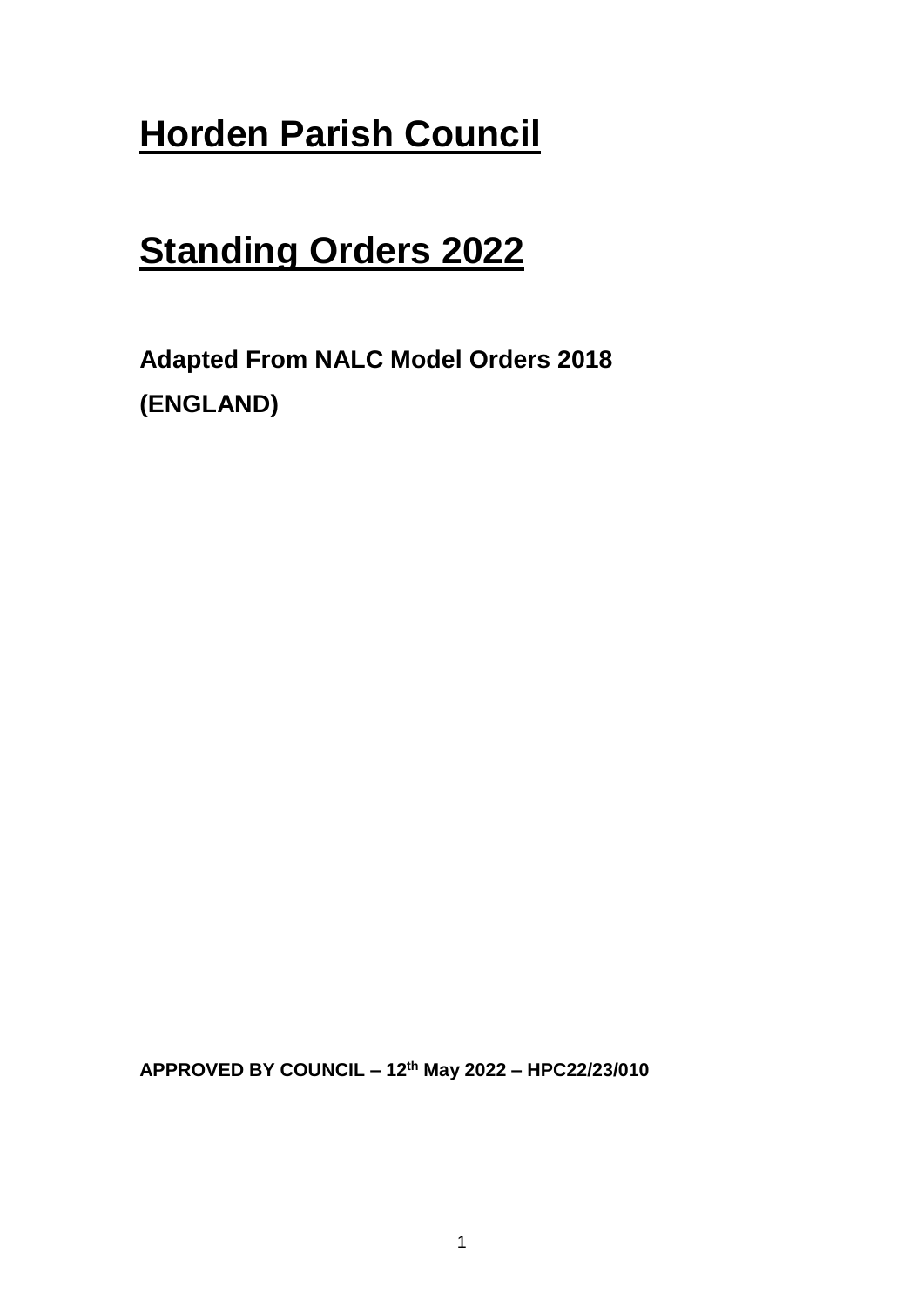| 1. |                                                            |  |
|----|------------------------------------------------------------|--|
| 2. |                                                            |  |
| 3. |                                                            |  |
| 4. |                                                            |  |
| 5. |                                                            |  |
| 6. | EXTRAORDINARY MEETINGS OF THE COUNCIL, COMMITTEES AND      |  |
| 7. |                                                            |  |
| 8. |                                                            |  |
| 9. | <b>REQUIREMENT FOR NOTICE OF MOTIONS TO BE GIVEN IN</b>    |  |
|    | 10. MOTIONS AT A MEETING THAT DO NOT REQUIRE WRITTEN       |  |
|    |                                                            |  |
|    |                                                            |  |
|    |                                                            |  |
|    |                                                            |  |
|    |                                                            |  |
|    |                                                            |  |
|    |                                                            |  |
|    |                                                            |  |
|    |                                                            |  |
|    |                                                            |  |
|    | 21. RESPONSIBILITIES UNDER DATA PROTECTION LEGISLATION  22 |  |
|    |                                                            |  |
|    |                                                            |  |
|    |                                                            |  |
|    |                                                            |  |
|    |                                                            |  |
|    |                                                            |  |
|    |                                                            |  |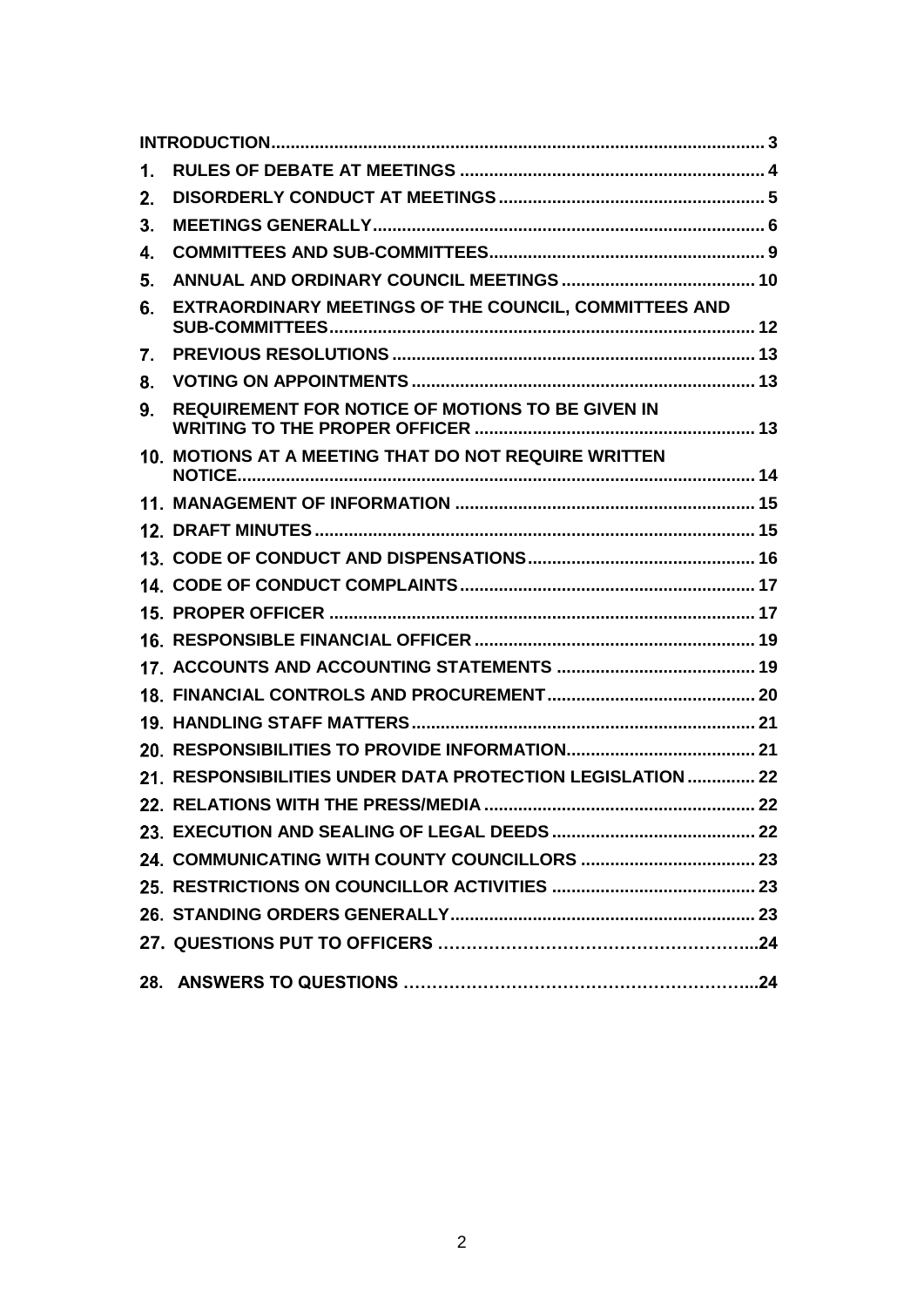# <span id="page-2-0"></span>**INTRODUCTION**

Standing orders are the written rules of a local council. Standing orders are essential to regulate the proceedings of a meeting. A council may also use standing orders to confirm or refer to various internal organisational and administrative arrangements. The standing orders of a council are not the same as the policies of a council but standing orders may refer to them.

A council may make, vary or revoke standing orders for the regulation of its proceedings and business. Standing orders do not have the force of law: they are rather a set of rules governing the conduct of meetings although, if in force, they should be observed.

Local councils operate within a wide statutory framework. Standing orders incorporate and reference many statutory requirements to which councils are subject. It is not possible for standing orders to contain or reference all the statutory or legal requirements which apply to local councils. The statutory requirements to which a council is subject apply whether or not they are incorporated in a council's standing orders.

Standing orders that are in **bold type** contain legal and statutory requirements. NALC recommends that councils adopt them without changing them or their meaning. Standing orders not in bold do not contain statutory requirements so they may be amended to suit local needs.

For convenience, the word "councillor" is used in standing orders and, unless the context suggests otherwise, includes a non-councillor with or without voting rights. Also, where reference is made in the masculine it is also to be read in the femine.

*All or part of a standing order, except one that incorporates mandatory statutory or legal requirements, may be suspended by resolution in relation to the consideration of an item on the agenda for a meeting.*

*The decision of the chairman of a meeting as to the application of standing orders at the meeting shall be final.*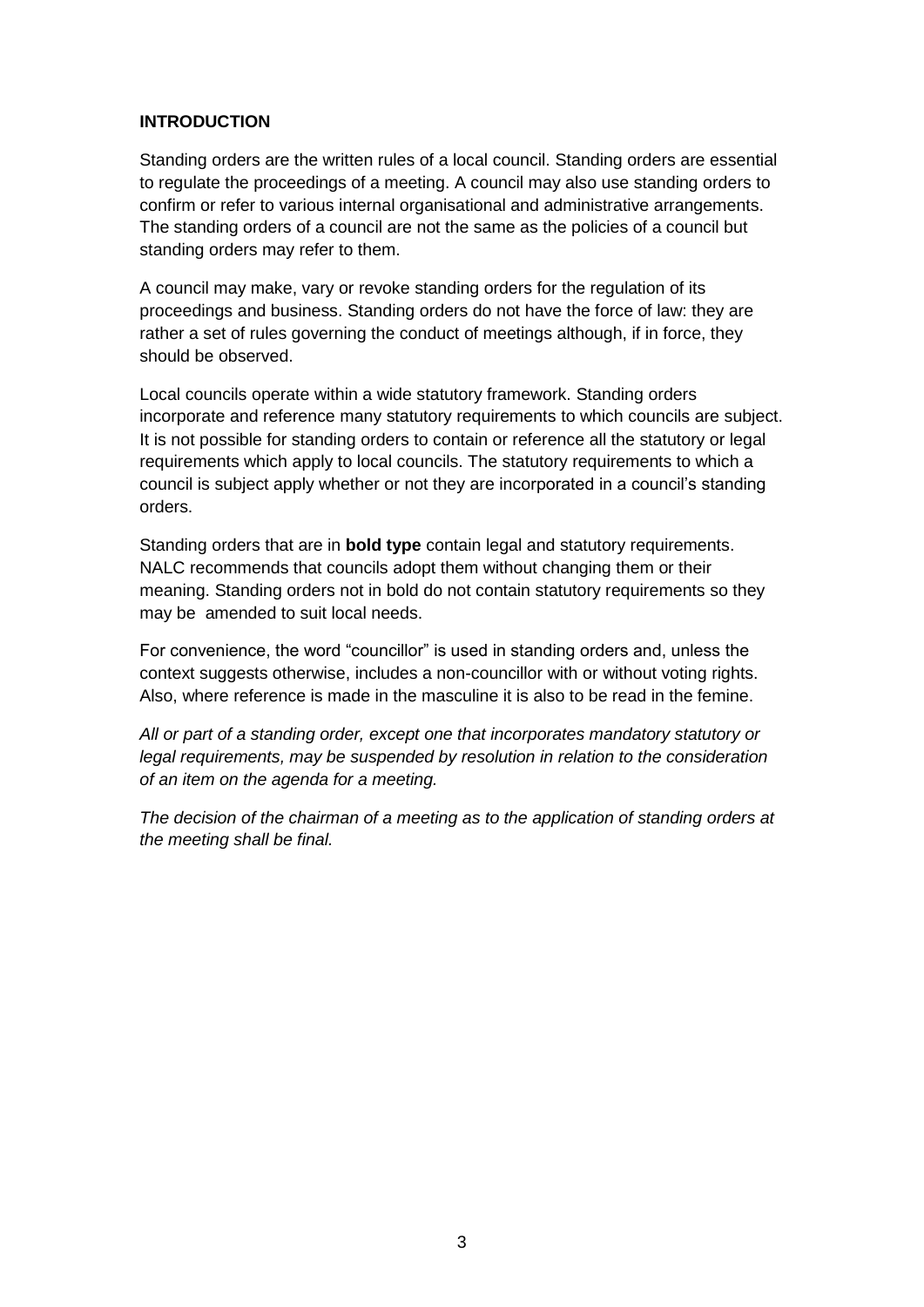#### <span id="page-3-0"></span> $1.$ **RULES OF DEBATE AT MEETINGS**

- a Motions on the agenda shall be considered in the order that they appear unless the order is changed at the discretion of the chairman of the meeting.
- b A motion (including an amendment) shall not be progressed unless it has been moved and seconded.
- c A motion on the agenda that is not moved by its proposer may be treated by the chairman of the meeting as withdrawn, unless it is proposed by another member.
- d If a motion (including an amendment) has been seconded, it may be withdrawn by the proposer only with the consent of the seconder and the meeting.
- e An amendment is a proposal to remove or add words to a motion. It shall not negate the motion.
- f If an amendment to the original motion is carried, the original motion (as amended) becomes the substantive motion upon which further amendment(s) may be moved.
- g An amendment shall not be considered unless early verbal notice of it is given at the meeting and, if requested by the chairman of the meeting, is expressed in writing to the chairman.
- h A councillor may move an amendment to his own motion if agreed by the meeting. If a motion has already been seconded, the amendment shall be with the consent of the seconder and the meeting.
- i If there is more than one amendment to an original or substantive motion, the amendments shall be moved in the order directed by the chairman of the meeting.
- j Subject to standing order 1(k), only one amendment shall be moved and debated at a time, the order of which shall be directed by the chairman of the meeting.
- k One or more amendments may be discussed together if the chairman of the meeting considers this expedient but each amendment shall be voted upon separately.
- l A councillor may not move more than one amendment to an original or substantive motion.
- m The mover of an amendment has no right of reply at the end of debate on it.
- n Where a series of amendments to an original motion are carried, the mover of the original motion shall have a right of reply either at the end of debate on the first amendment or at the very end of debate on the final substantive motion immediately before it is put to the vote.
- o Unless permitted by the chairman of the meeting, a councillor may speak once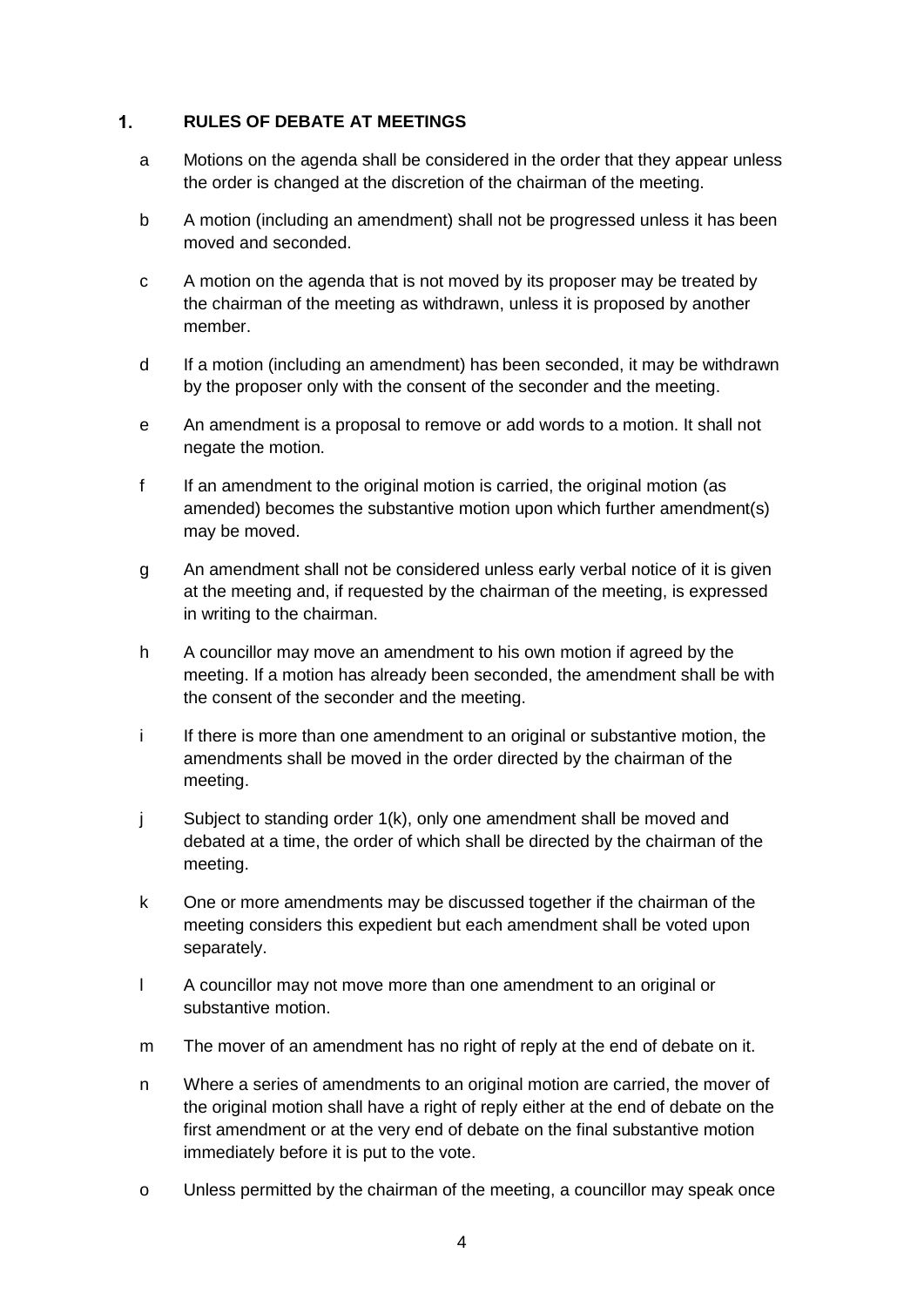in the debate on a motion except:

- i. to speak on an amendment moved by another councillor;
- ii. to move or speak on another amendment if the motion has been amended since he last spoke;
- iii. to make a point of order;
- iv. to give a personal explanation; or
- v. to exercise a right of reply.
- p During the debate on a motion, a councillor may interrupt only on a point of order or a personal explanation and the councillor who was interrupted shall stop speaking. A councillor raising a point of order shall identify the standing order which he considers has been breached or specify the other irregularity in the proceedings of the meeting he is concerned by.
- q A point of order shall be decided by the chairman of the meeting and his decision shall be final.
- r When a motion is under debate, no other motion shall be moved except:
	- i. to amend the motion;
	- ii. to proceed to the next business;
	- iii. to adjourn the debate;
	- iv. to put the motion to a vote;
	- v. to ask a person to be no longer heard or to leave the meeting;
	- vi. to refer a motion to a committee or sub-committee for consideration;
	- vii. to exclude the public and press;
	- viii. to adjourn the meeting; or
	- ix. to suspend particular standing order(s) excepting those which reflect mandatory statutory or legal requirements.
- s Before an original or substantive motion is put to the vote, the chairman of the meeting shall be satisfied that the motion has been sufficiently debated and that the mover of the motion under debate has exercised or waived his right of reply.
- t Excluding motions moved under standing order 1(r), the contributions or speeches by a councillor shall relate only to the motion under discussion and shall not exceed 5 minutes without the consent of the chairman of the meeting.

#### <span id="page-4-0"></span> $2.$ **DISORDERLY CONDUCT AT MEETINGS**

a No person shall obstruct the transaction of business at a meeting or behave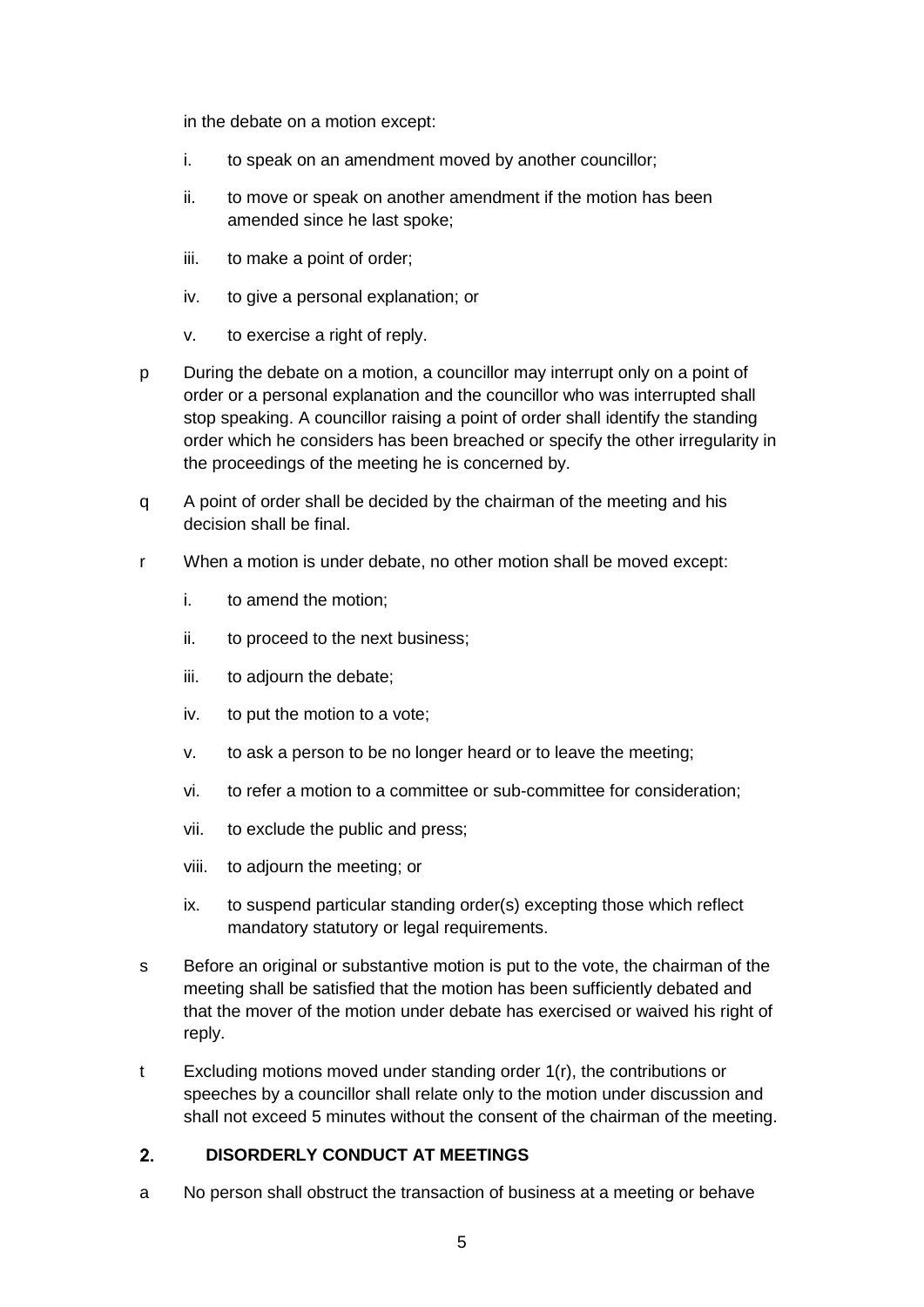offensively or improperly. If this standing order is ignored, the chairman of the meeting shall request such person(s) to moderate or improve their conduct.

- b If person(s) disregard the request of the chairman of the meeting to moderate or improve their conduct, any councillor or the chairman of the meeting may move that the person be no longer heard or be excluded from the meeting. The motion, if seconded, shall be put to the vote without discussion.
- c If a resolution made under standing order 2(b) is ignored, the chairman of the meeting may take further reasonable steps to restore order or to progress the meeting. This may include temporarily suspending or closing the meeting.

#### <span id="page-5-0"></span> $3<sub>1</sub>$ **MEETINGS GENERALLY**

- a **Meetings of Council shall not take place in premises which at the time of the meeting are used for the supply of alcohol, unless no other premises are available free of charge or at a reasonable cost.**
- b **The minimum three clear days for notice of a Council meeting does not include the day on which notice was issued, the day of the meeting, a Sunday, a day of the Christmas break, a day of the Easter break or of a bank holiday or a day appointed for public thanksgiving or mourning.**
- c **The minimum three clear days' public notice for a Committee meeting does not include the day on which the notice was issued or the day of the meeting unless the meeting is convened at shorter notice.**
- d **Council and Committee meetings shall be open to the public unless their presence is prejudicial to the public interest by reason of the confidential nature of the business to be transacted or for other special reasons. The public's exclusion from part or all of a meeting shall be by a resolution which shall give reasons for the public's exclusion.**
- e Members of the public may make representations, answer questions and give evidence at a meeting which they are entitled to attend in respect of the business on the agenda.
- f The period of time designated for public participation at a meeting in accordance with standing order 3(e) shall not exceed 20 minutes unless directed by the chairman of the meeting.
- g Subject to standing order 3(f), a member of the public shall not speak for more than 3 minutes.
- h In accordance with standing order 3(e), a question shall not require a response at the meeting nor start a debate on the question. The chairman of the meeting may direct that a written or oral response be given; the questioner be referred to a specific publication; or thye person to whom a question is asked has the option of not giving an answer and a reason for such be given. Any written rersponse supplied shall be copied to all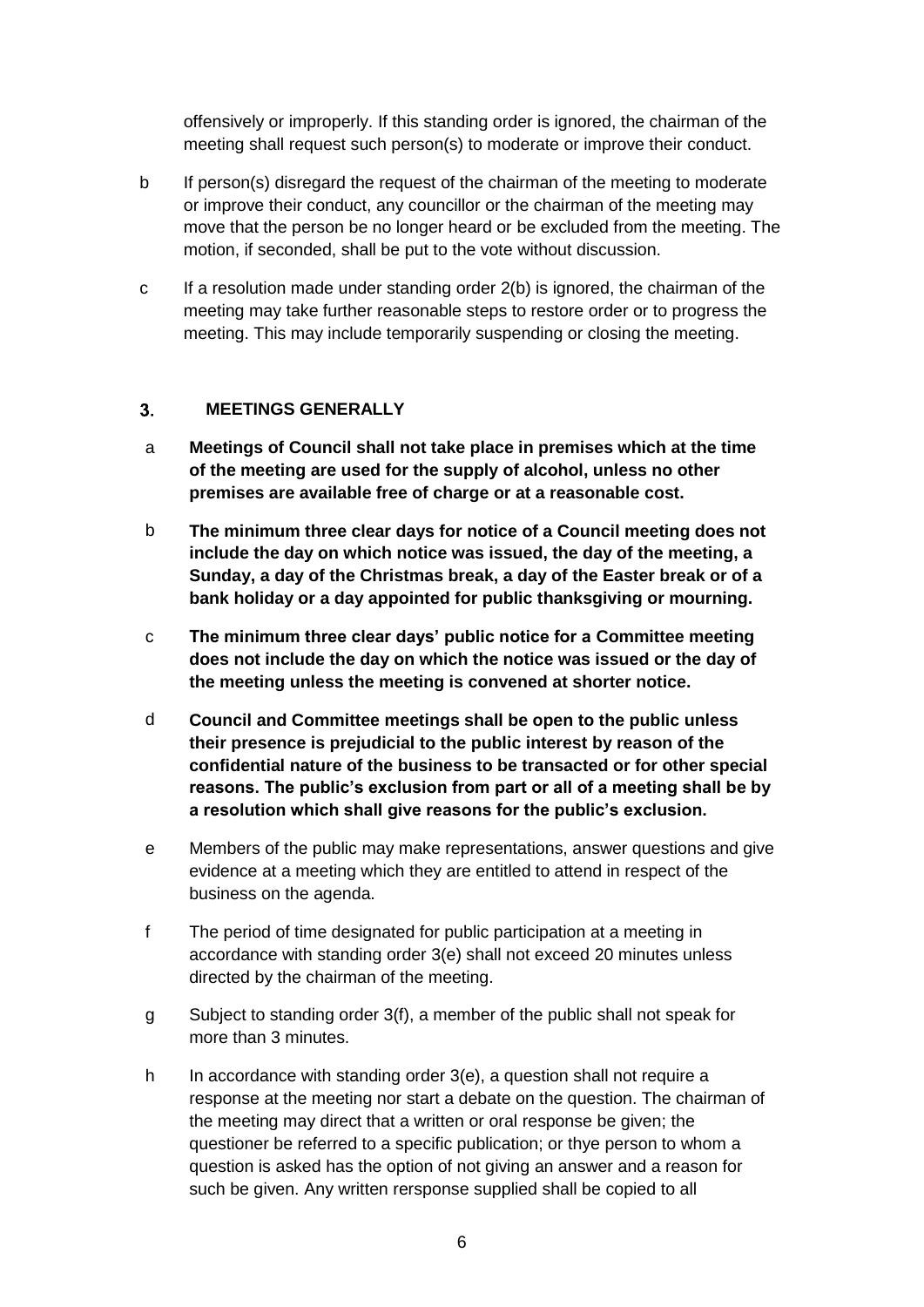members.

- i A person shall raise his hand when requesting to speak.
- j A person who speaks at a meeting shall direct his comments to the chairman of the meeting.
- k Only one person is permitted to speak at a time. If more than one person wants to speak, the chairman of the meeting shall direct the order of speaking.
- l **Subject to standing order 3(m), a person who attends Council or a Committee meeting is permitted to report on the meeting whilst the meeting is open to the public. To "report" means to film, photograph, make an audio recording of meeting proceedings, use any other means for enabling persons not present to see or hear the meeting as it takes place or later or to report or to provide oral or written commentary about the meeting so that the report or commentary is available as the meeting takes place or later to persons not present.**
- m **A person present at Council or a Committee meeting may not provide an oral report or oral commentary about a meeting as it takes place without permission.**
- n **The press shall be provided with reasonable facilities for the taking of their report of all or part of a Council or Committee meeting at which they are entitled to be present.**
- o **Subject to standing orders which indicate otherwise, anything authorised or required to be done at Council by, to or before the Chairman of the Council may in his absence be done by, to or before the Vice-Chairman of the Council.**
- p **The Chairman of the Council, if present at a Council meeting, shall preside. If the Chairman is absent from a meeting, the Vice-Chairman of the Council if present, shall preside. If both the Chairman and the Vice-Chairman are absent from a meeting, a councillor as chosen by the councillors present at the meeting shall preside at the meeting.**
- q **Subject to a meeting being quorate, all questions at a meeting shall be decided by a majority of the councillors and non-councillors with voting rights present and voting. This applies to Council, Committees and Sub-Committees.**
- r **The chairman of a meeting may give an original vote on any matter put to the vote, and in the case of an equality of votes may exercise his casting vote whether or not he gave an original vote. This applies to**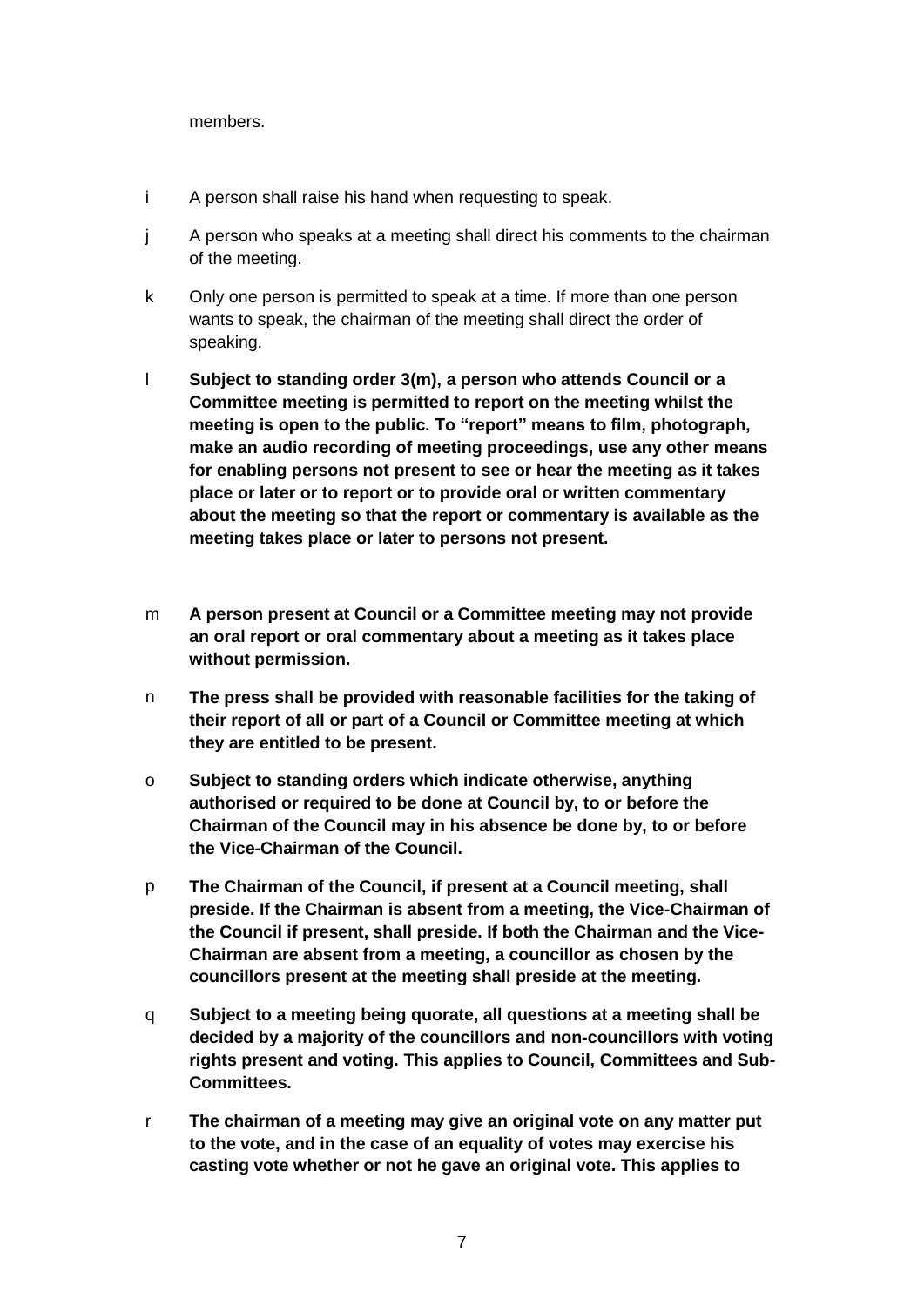## **Council, Committees and Sub-Committees.**

*See standing orders 5(h) and (i) for the different rules that apply in the election of the Chairman of the Council at the annual meeting of the Council.*

s **Unless standing orders provide otherwise, voting on a question at Council shall be by a show of hands. At the request of a councillor, the voting on any question shall be recorded so as to show whether each councillor present and voting gave his vote for or against that question.**  Such a request shall be made before the vote is taken.

Members can individually, if they so wish, have recorded in the minutes the way in which they voted on a particular question without having to invoke the above paragraph. However no personal comments or reasons for voting in a particular way are to be included.

- t The minutes of a meeting shall include an accurate record of the following:
	- i. the time and place of the meeting;
	- ii. the names of councillors who are present and the names of councillors who have given their apologioes for absence;
	- iii. interests that have been declared by councillors and non-councillors with voting rights;
	- iv. the grant of dispensations (if any) to councillors and non-councillors with voting rights;
	- v. whether a councillor or non-councillor with voting rights left the meeting when matters that they held interests in were being considered;
	- vi. if there was a public participation session; and
	- vii. the resolutions made.
- u **A councillor or a non-councillor with voting rights who has a disclosable pecuniary interest or another interest as set out in the Council's code of conduct in a matter being considered at a meeting is subject to statutory limitations or restrictions under the code on his right to participate and vote on that matter. This applies to Council, Committees and Sub-Committees.**

*Also see standing orders 13b & c*

v **No business may be transacted at a meeting of Council unless at least one-third of the whole number of members of the Council are present and in no case shall the quorum of a meeting be less than three.**

*See standing order 4d(viii) for the quorum of a committee or sub-committee meeting.* 

w **If a meeting is or becomes inquorate no business shall be transacted**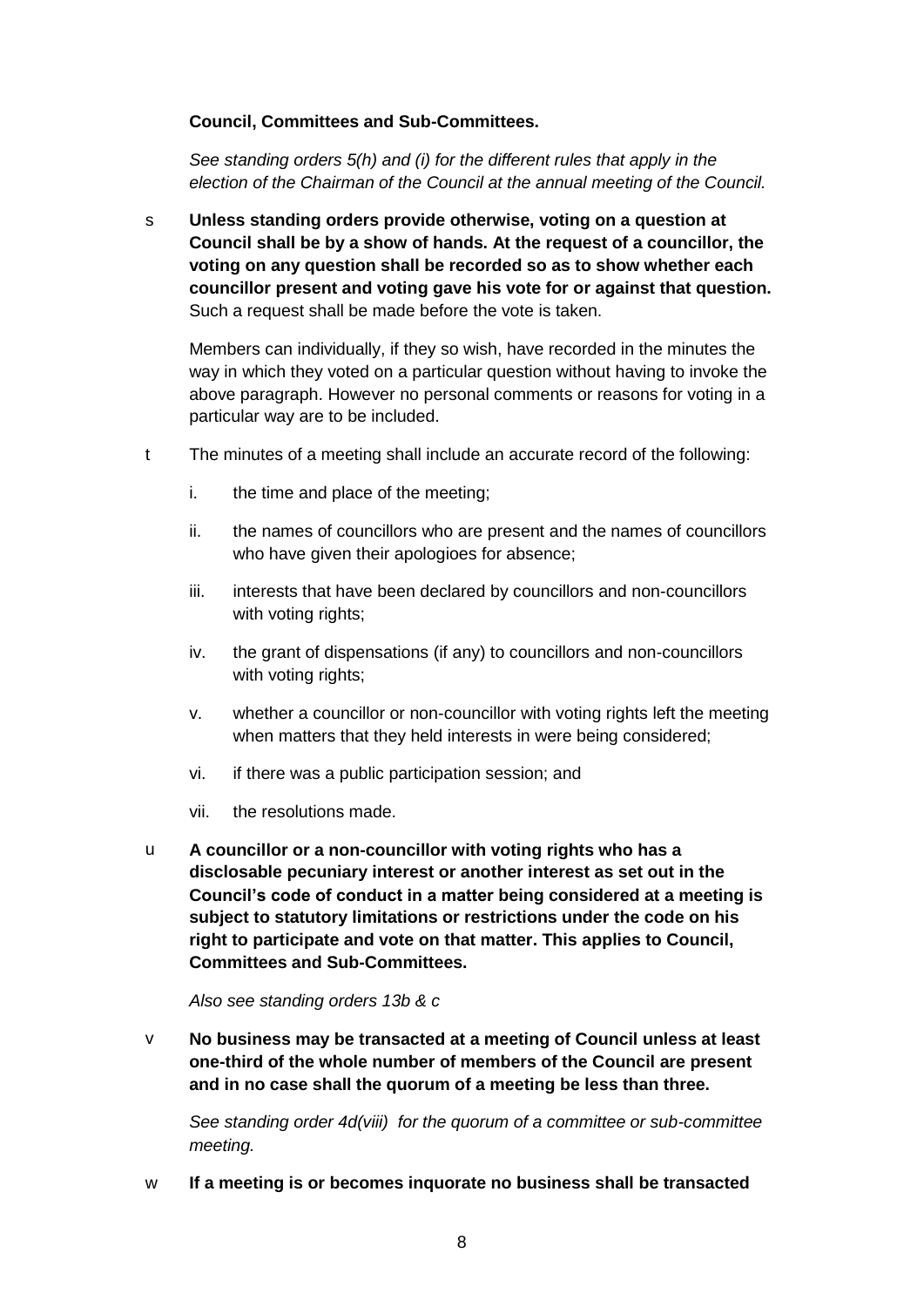and the meeting shall be closed. The business on the agenda for the meeting shall be adjourned to another meeting. This applies to Council, Committees and Sub-Committees.

x A meeting shall not exceed a period of 1 hour. Motions to extend the meeting may be put to enable business on the agenda to be concluded. Note, the one hour limit excludes public participation and representations made by other bodies invited to a meeting.

#### <span id="page-8-0"></span> $\overline{4}$ . **COMMITTEES AND SUB-COMMITTEES**

- a **Unless the Council determines otherwise, a committee may appoint a sub-committee whose terms of reference and members shall be determined by the committee.**
- b **The members of a committee may include non-councillors unless it is a committee which regulates and controls the finances of the Council.**
- c **Unless the Council determines otherwise, all the members of an advisory committee and a sub-committee of the advisory committee may be noncouncillors.**
- d The Council may appoint standing committees or other committees as may be necessary, and:
	- i. shall determine their terms of reference;
	- ii. shall determine the number and time of the ordinary meetings of a standing committee up until the date of the next annual meeting of the Council;
	- iii. shall permit a committee, other than in respect of the ordinary meetings of a committee, to determine the number and time of its meetings;
	- iv. shall, subject to standing orders 4(b) and (c), appoint and determine the terms of office of members of such a committee;
	- v. may, subject to standing orders 4(b) and (c), appoint and determine the terms of office of the substitute members to a committee whose role is to replace the ordinary members at a meeting of a committee if the ordinary members of the committee confirm to the Proper Officer 1 day before the meeting that they are unable to attend;
	- vi. shall, after it has appointed the members of a standing committee, appoint the chairman of the standing committee;
	- vii. may permit a committee other than a standing committee, to appoint its own chairman at the first meeting of the committee;
	- viii. shall determine the place, notice requirements and quorum for a meeting of a committee and a sub-committee which, in both cases, shall be no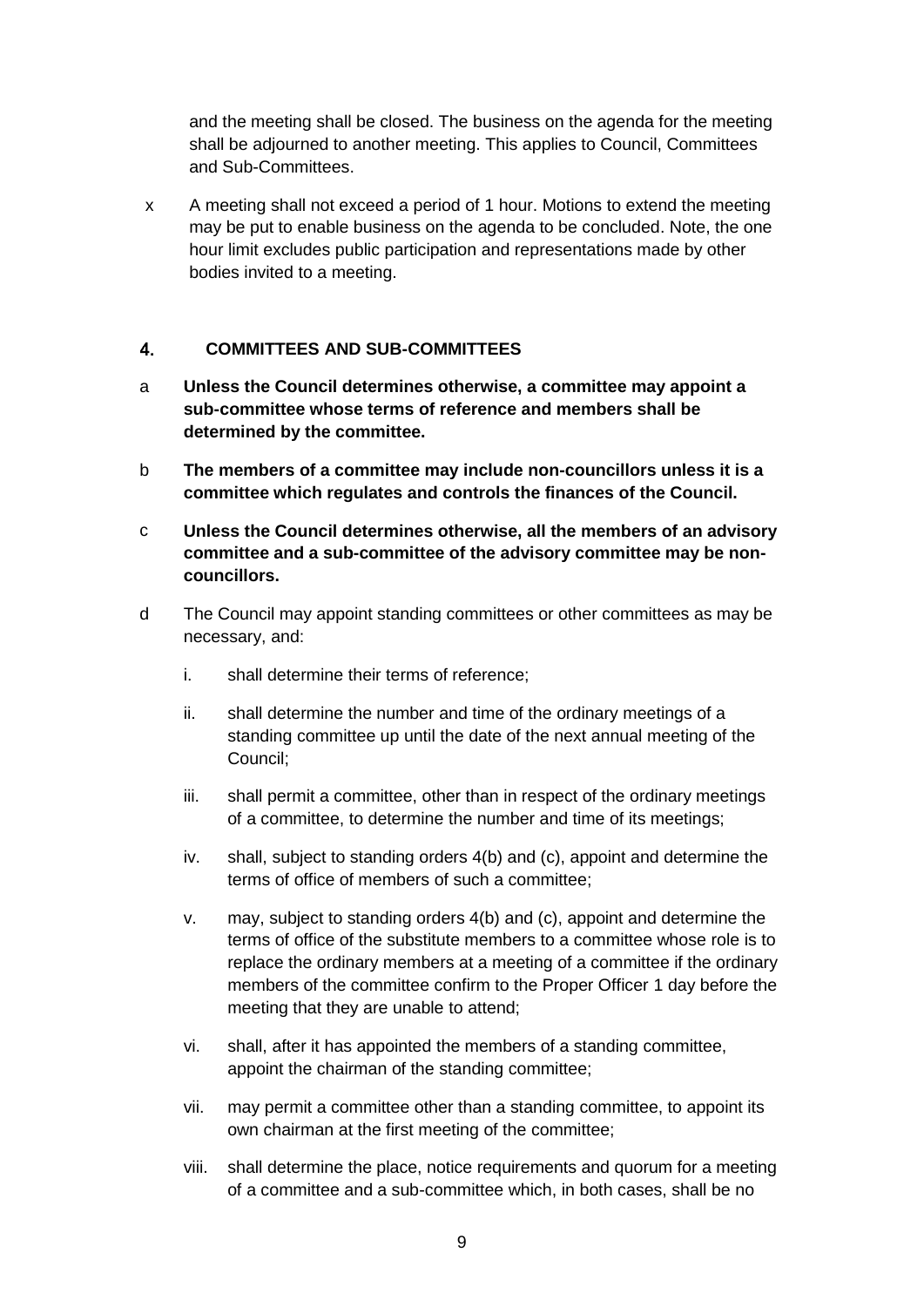less than three;

- ix. shall determine if the public may participate at a meeting of a committee;
- x. shall determine if the public and press are permitted to attend the meetings of a sub-committee and also the advance public notice requirements, if any, required for the meetings of a sub-committee;
- xi. shall determine if the public may participate at a meeting of a subcommittee that they are permitted to attend;
- xii. may dissolve a committee or a sub-committee; and
- xiii. at the Annual Meeting of the Council or at the time of appointment of Committees, the Council shall determine the number of members up to a maximum of 10, with the exception of Council, Finance and General Purposes Committee, Parks and Cemetery Committee and Horden Recreation Ground.
- e With the exception of those matters dealt with under delegated powers, all decisions made by committees are subject to confirmation by the Council.
- f Decisions taken by sub-committees, working groups and advisory bodies must be endorsed by their committees and by the Council unless they have been given delegated powers.

#### <span id="page-9-0"></span> $5<sub>1</sub>$ **ANNUAL AND ORDINARY COUNCIL MEETINGS**

- a **In an election year, the annual meeting of the Council shall be held on or within 14 days following the day on which the councillors elected take office.**
- b **In a year which is not an election year, the annual meeting of the Council shall be held on such day in May as the Council decides.**
- c **If no other time is fixed, the annual meeting of the Council shall take place at 6pm.**
- d **In addition to the annual meeting of the Council, at least three other ordinary meetings shall be held in each year on such dates and times as the Council decides.**
- e **The first business conducted at the annual meeting of the Council shall be the election of the Chairman and Vice-Chairman of the Council.**
- f **The Chairman of the Council, unless he has resigned or becomes disqualified, shall continue in office and preside at the annual meeting until his successor is elected at the next annual meeting of the Council.**
- g **The Vice-Chairman of the Council, if there is one, unless he resigns or becomes disqualified, shall hold office until immediately after the election**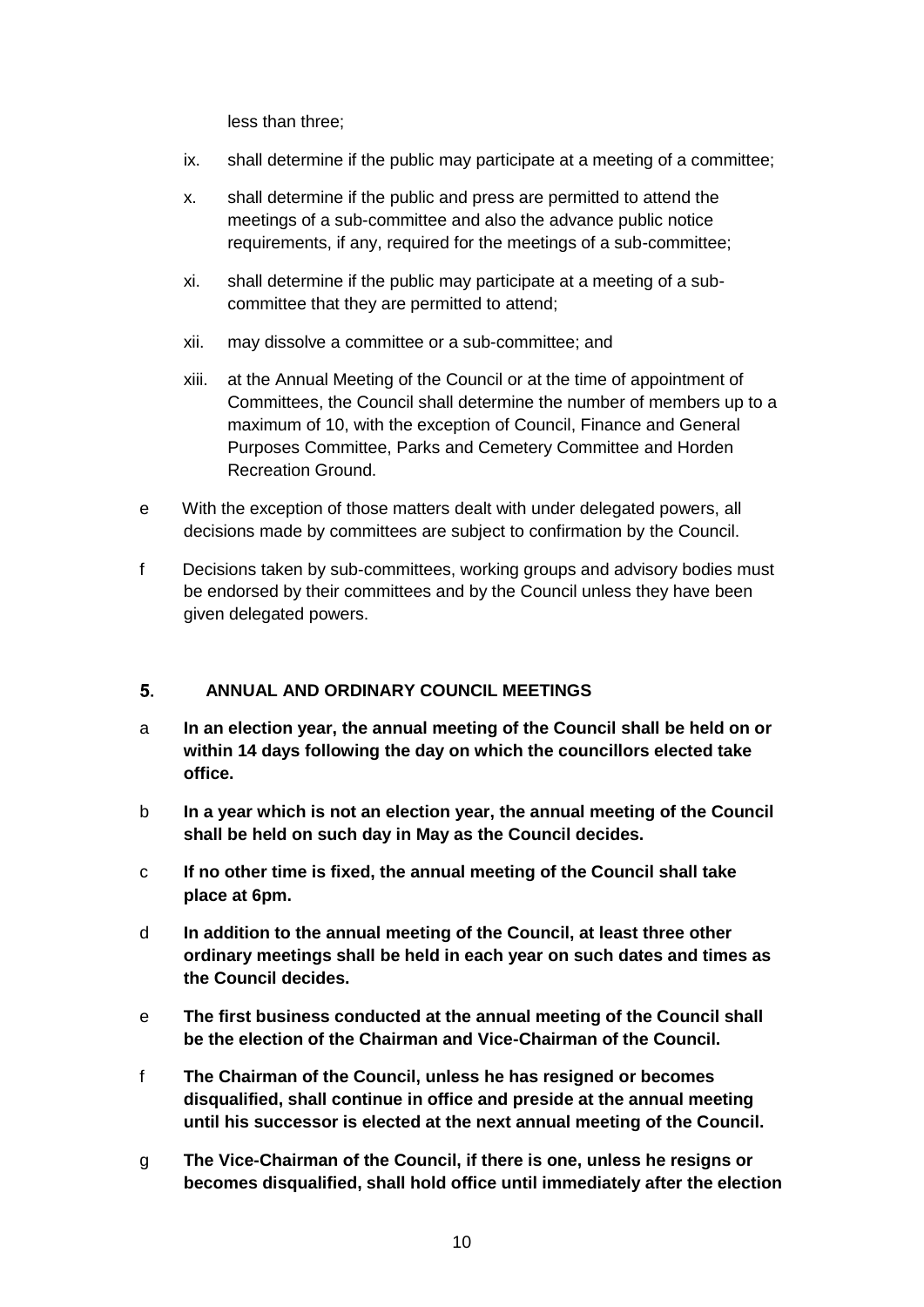**of the Chairman of the Council at the next annual meeting of the Council.**

- h **In an election year, if the current Chairman of the Council has not been re-elected as a member of the Council, he shall preside at the annual meeting until a successor Chairman of the Council has been elected. The current Chairman of the Council shall not have an original vote in respect of the election of the new Chairman of the Council but shall give a casting vote in the case of an equality of votes.**
- i **In an election year, if the current Chairman of the Council has been reelected as a member of the Council, he shall preside at the annual meeting until a new Chairman of the Council has been elected. He may exercise an original vote in respect of the election of the new Chairman of the Council and shall give a casting vote in the case of an equality of votes.**
- j Following the election of the Chairman of the Council and Vice-Chairman (if there is one) of the Council at the annual meeting, the business shall include items i to xi plus xiv and xxi. All others will be scheduled for consideration at future meetings of Council or delegated for consideration by Committees. (Amended locally)
	- i. **In an election year, delivery by the Chairman of the Council and councillors of their acceptance of office forms unless the Council resolves for this to be done at a later date.**

**In a year which is not an election year, delivery by the Chairman of the Council of his acceptance of office form unless the Council resolves for this to be done at a later date;**

- ii. Confirmation of the accuracy of the minutes of the last meeting of the Council, except where the meeting is followed by an ordinary meeting of the Council;
- iii. Receipt of the minutes of the last meeting of a committee, , except where the meeting is followed by an ordinary meeting of the Council;
- iv. Consideration of the recommendations made by a committee, , except where the meeting is followed by an ordinary meeting of the Council;
- v. Review of delegation arrangements to committees, sub-committees, staff and other local authorities;
- vi. Review of the terms of reference for committees;
- vii. Appointment of members to existing committees;
- viii. Appointment of any new committees in accordance with standing order 4;
- ix. Review and adoption of appropriate standing orders and financial regulations;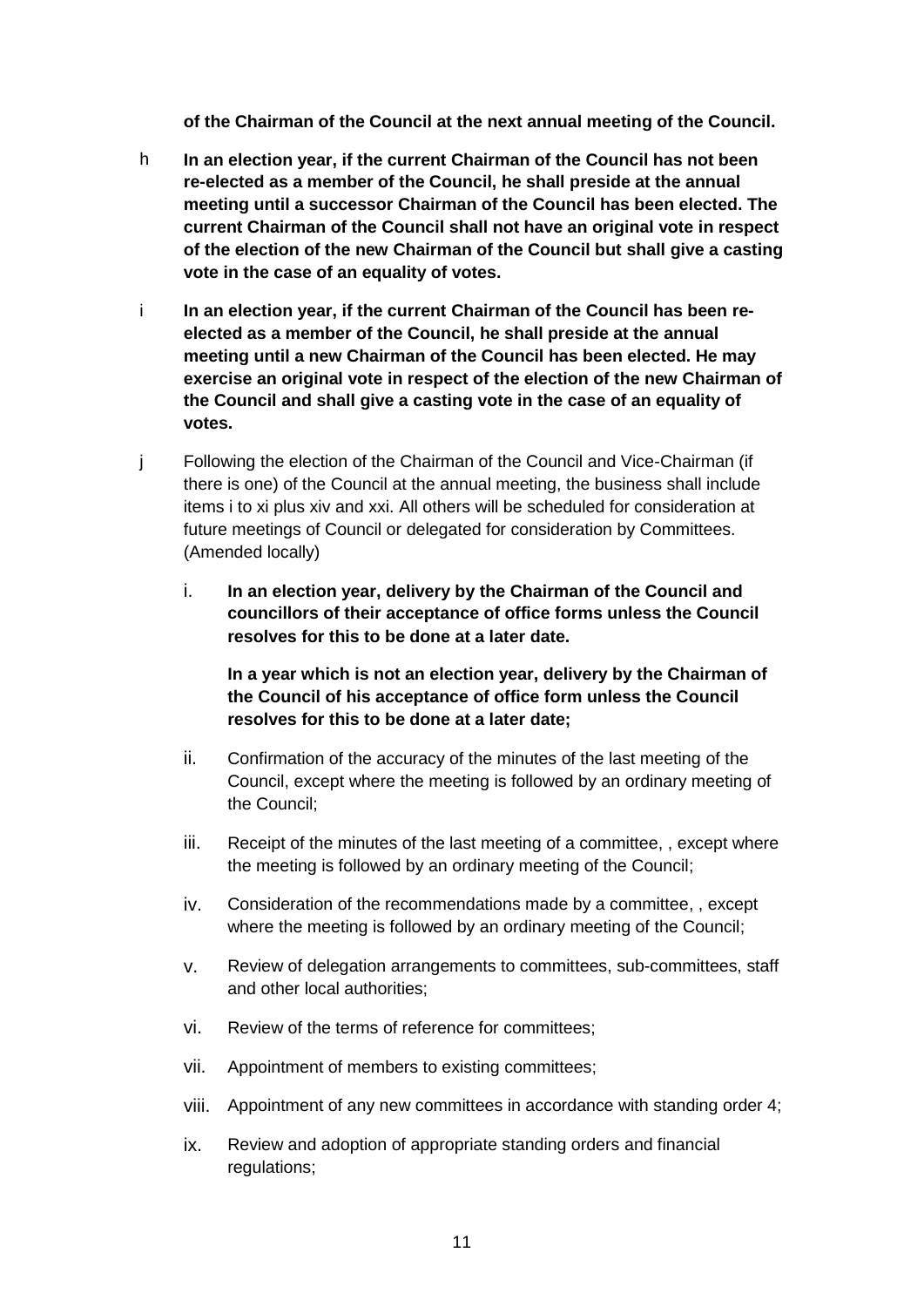- x. Review of arrangements (including legal agreements) with other local authorities, not-for-profit bodies and businesses.
- xi. Review of representation on or work with external bodies and arrangements for reporting back;
- xii. In an election year, to make arrangements with a view to the Council becoming eligible to exercise the general power of competence in the future;
- xiii. Confirmation of arrangements for insurance cover in respect of all insurable risks;
- xiv. Review of the Council's and/or staff subscriptions to other bodies;
- xv. Determining the time and place of ordinary meetings of the Council up to and including the next annual meeting of the Council.
- k At an ordinary meeting during each year, the business shall include
	- i. Review of the Council's complaints procedure;
	- ii. Review of the Council's policies, procedures and practices in respect of its obligations under freedom of information and data protection legislation (*see also standing orders 11, 20 and 21*);
	- iii. Review of the Council's policy for dealing with the press/media;
	- iv. Review of the Council's employment policies and procedures;
	- v. Review of the Council's expenditure incurred under s.137 of the Local Government Act 1972 or the general power of competence.
	- vi. Review of inventory of land and other assets including buildings and office equipment;

### <span id="page-11-0"></span>6. **EXTRAORDINARY MEETINGS OF THE COUNCIL, COMMITTEES AND SUB-COMMITTEES**

- a **The Chairman of the Council may convene an extraordinary meeting of the Council at any time.**
- b **If the Chairman of the Council does not call an extraordinary meeting of the Council within seven days of having been requested in writing to do so by two councillors, any two councillors may convene an extraordinary meeting of the Council. The public notice giving the time, place and agenda for such a meeting shall be signed by the two councillors.**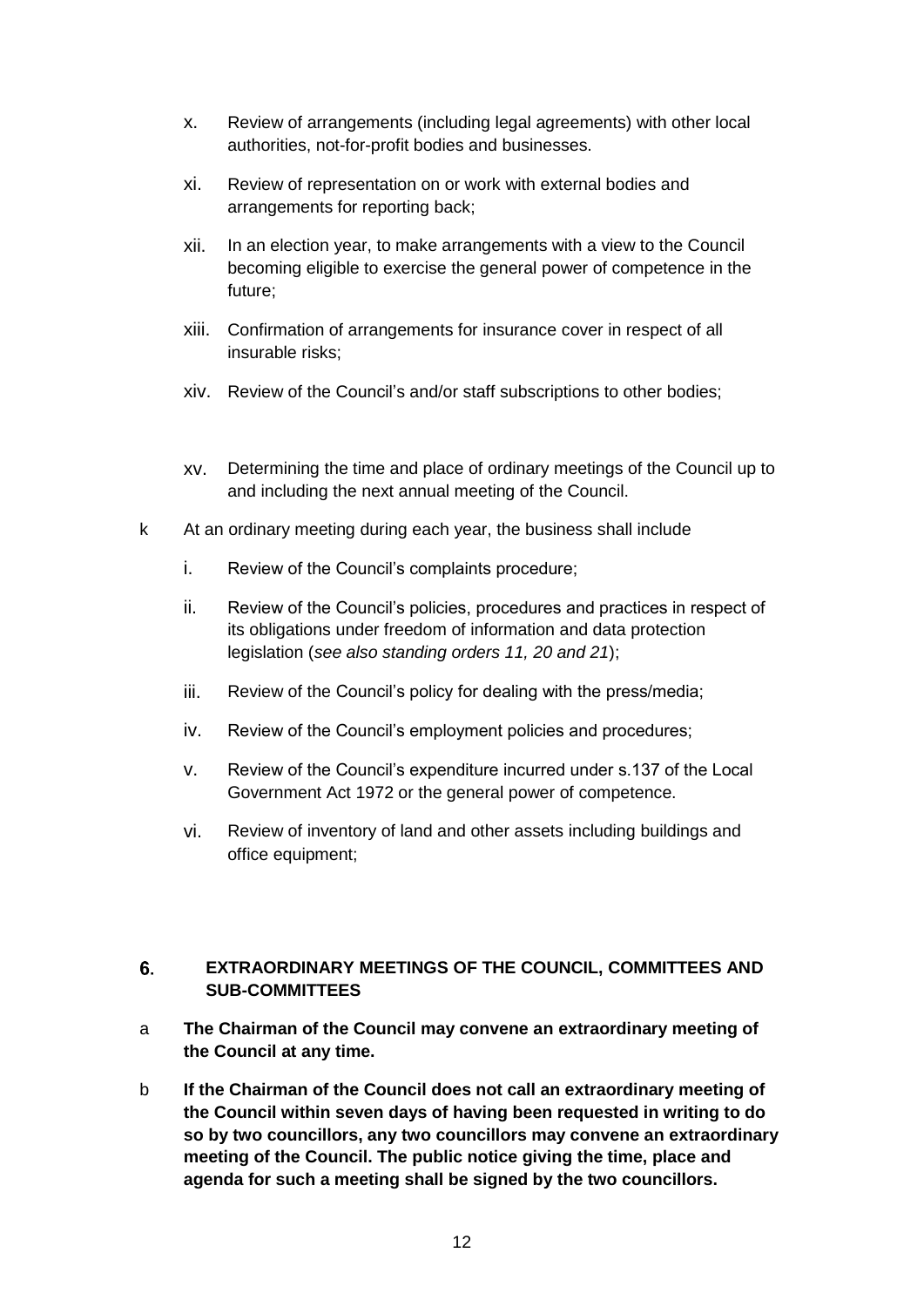- c The chairman of a committee [or a sub-committee] may convene an extraordinary meeting of the committee [or the sub-committee] at any time.
- d If the chairman of a committee [or a sub-committee] does not call an extraordinary meeting within 7 days of having been requested to do so by 2 members of the committee [or the sub-committee], any 2 members of the committee [or the sub-committee] may convene an extraordinary meeting of the committee [or a sub-committee].

#### <span id="page-12-0"></span> $7<sub>1</sub>$ **PREVIOUS RESOLUTIONS**

- a A resolution shall not be reversed within six months except either by a special motion, which requires written notice by at least 5 councillors to be given to the Proper Officer in accordance with standing order 9, or by a motion moved in pursuance of the recommendation of a committee or a sub-committee.
- b When a motion moved pursuant to standing order 7(a) has been disposed of, no similar motion may be moved for a further six months.

#### <span id="page-12-1"></span>8. **VOTING ON APPOINTMENTS**

a Where more than two persons have been nominated for a position to be filled by the Council and none of those persons has received an absolute majority of votes in their favour, the name of the person having the least number of votes shall be struck off the list and a fresh vote taken. This process shall continue until a majority of votes is given in favour of one person. A tie in votes may be settled by the casting vote exercisable by the chairman of the meeting.

### <span id="page-12-2"></span> $9<sub>1</sub>$ **REQUIREMENT FOR NOTICE OF MOTIONS TO BE GIVEN IN WRITING TO THE PROPER OFFICER**

- a A motion shall relate to the responsibilities of the meeting for which it is tabled and in any event shall relate to the performance of the Council's statutory functions, powers and obligations or an issue which specifically affects the Council's area or its residents.
- b No motion may be moved at a meeting unless it is on the agenda and the mover has given written notice of its wording to the Proper Officer at least 7 clear days before the meeting. Clear days do not include the day of the notice or the day of the meeting. Therefore if a meeting is on a Thursday the Notice of Motion must be received on the Tuesday before at the latest (excluding any bank holidays etc.).
- c The Proper Officer may, before including a motion on the agenda received in accordance with standing order 9(b), correct obvious grammatical or typographical errors in the wording of the motion.
- d If the Proper Officer considers the wording of a motion received in accordance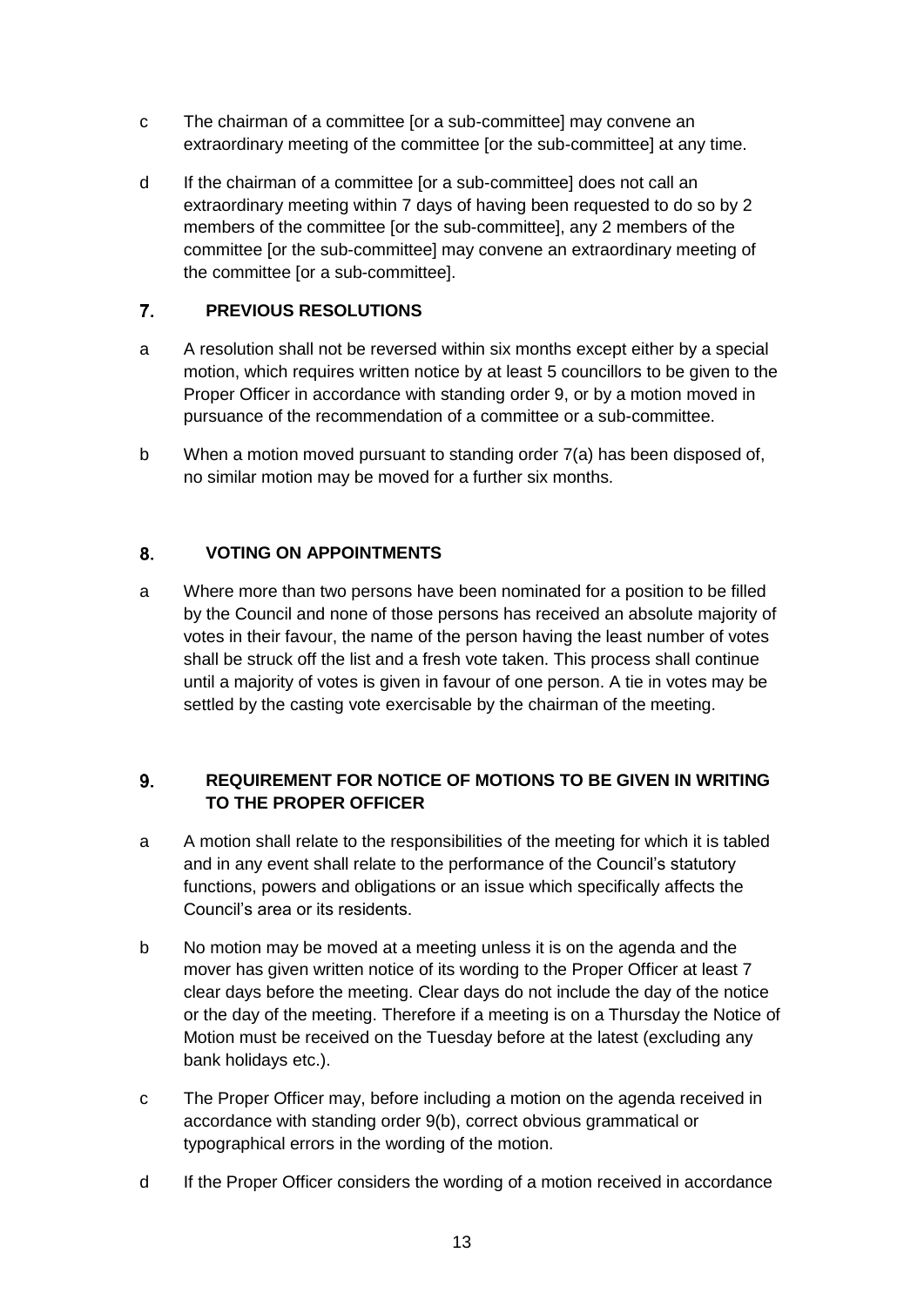with standing order 9(b) is not clear in meaning, the motion shall be rejected until the mover of the motion resubmits it, so that it can be understood, in writing, to the Proper Officer at least 7 clear days before the meeting.

- e If the wording or subject of a proposed motion is considered improper, the Proper Officer shall consult with the chairman of the forthcoming meeting or, as the case may be, the councillors who have convened the meeting, to consider whether the motion shall be included in the agenda or rejected.
- f The decision of the Proper Officer as to whether or not to include the motion on the agenda shall be final.
- g Motions received shall be recorded and numbered in the order that they are received.
- h Motions rejected shall be recorded with an explanation by the Proper Officer of the reason for rejection.

#### <span id="page-13-0"></span> $10<sub>1</sub>$ **MOTIONS AT A MEETING THAT DO NOT REQUIRE WRITTEN NOTICE**

- a The following motions may be moved at a meeting without written notice to the Proper Officer:
	- i. to correct an inaccuracy in the draft minutes of a meeting;
	- ii. to move to a vote;
	- iii. to defer consideration of a motion;
	- iv. to refer a motion to a particular committee or sub-committee;
	- v. to appoint a person to preside at a meeting;
	- vi. to change the order of business on the agenda;
	- vii. to proceed to the next business on the agenda;
	- viii. to require a written report;
	- ix. to appoint a committee or sub-committee and their members;
	- x. to extend the time limits for speaking;
	- xi. to exclude the press and public from a meeting in respect of confidential or other information which is prejudicial to the public interest;
	- xii. to not hear further from a councillor or a member of the public;
	- xiii. to exclude a councillor or member of the public for disorderly conduct;
	- xiv. to temporarily suspend the meeting;
	- xv. to suspend a particular standing order (unless it reflects mandatory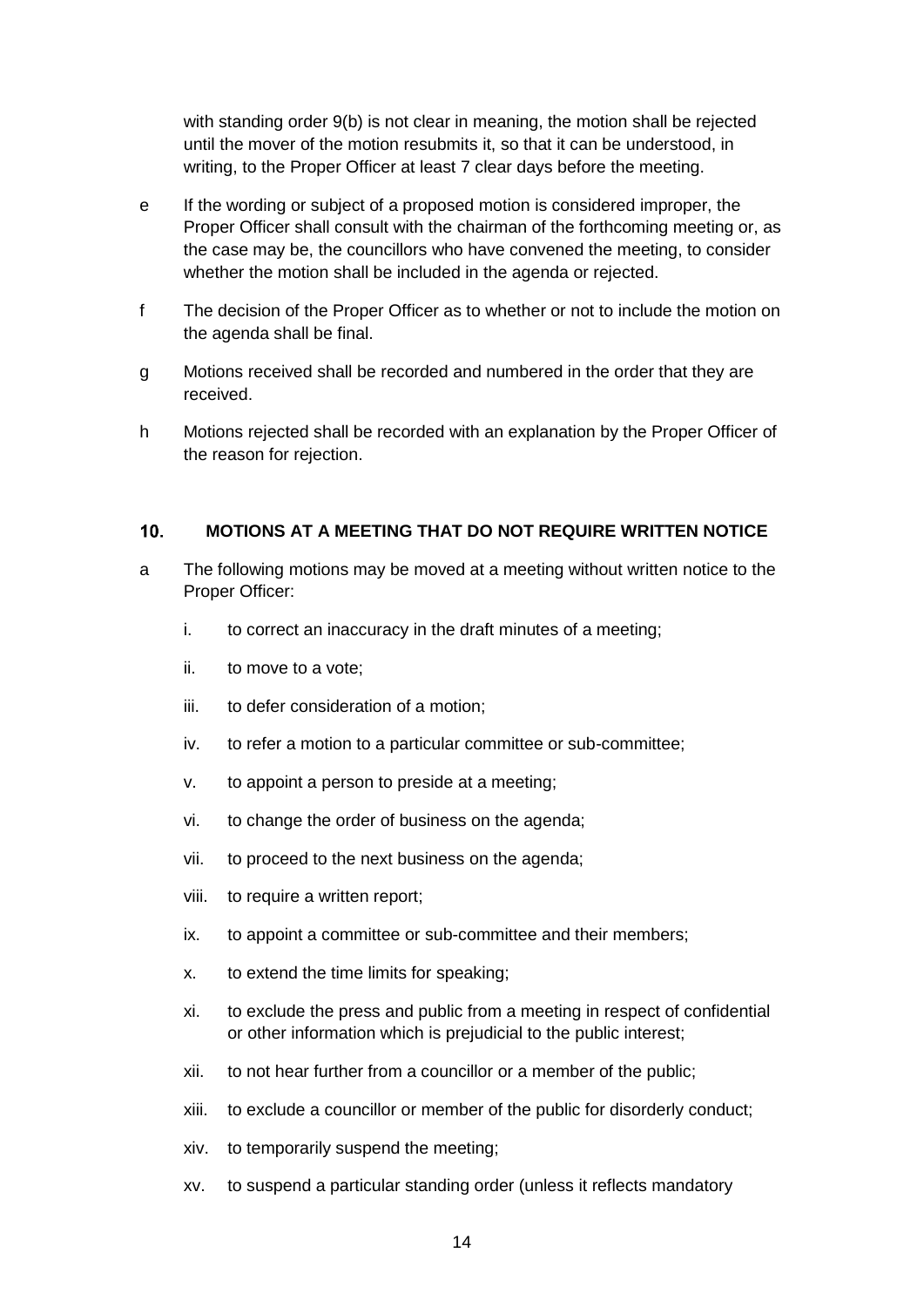statutory or legal requirements);

- xvi. to adjourn the meeting; or
- xvii. to close the meeting.

#### <span id="page-14-0"></span> $11.$ **MANAGEMENT OF INFORMATION**

## see also standing order 20

- a **The Council shall have in place and keep under review, technical and organisational measures to keep secure information (including personal data) which it holds in paper and electronic form. Such arrangements shall include deciding who has access to personal data and encryption of personal data.**
- b **The Council shall have in place, and keep under review, policies for the retention and safe destruction of all information (including personal data) which it holds in paper and electronic form. The Council's retention policy shall confirm the period for which information (including personal data) shall be retained or if this is not possible the criteria used to determine that period (e.g. the Limitation Act 1980).**
- c **The agenda, papers that support the agenda and the minutes of a meeting shall not disclose or otherwise undermine confidential information or personal data without legal justification.**
- d **Councillors, staff, the Council's contractors and agents shall not disclose confidential information or personal data without legal justification.**

#### <span id="page-14-1"></span> $12.$ **DRAFT MINUTES**

- a If the draft minutes of a preceding meeting have been served on councillors with the agenda to attend the meeting at which they are due to be approved for accuracy, they shall be taken as read. Any proposed amendments shall be notified to the Proper Officer not less than 1 day in advance of the meeting.
- b There shall be no discussion about the draft minutes of a preceding meeting except in relation to their accuracy. A motion to correct an inaccuracy in the draft minutes shall be moved in accordance with standing order 10(a)(i).
- c The accuracy of draft minutes, including any amendment(s) made to them, shall be confirmed by resolution and shall be signed by the chairman of the meeting and stand as an accurate record of the meeting to which the minutes relate.
- d If the chairman of the meeting does not consider the minutes to be an accurate record of the meeting to which they relate, he shall sign the minutes and include a paragraph in the following terms or to the same effect:

"The chairman of this meeting does not believe that the minutes of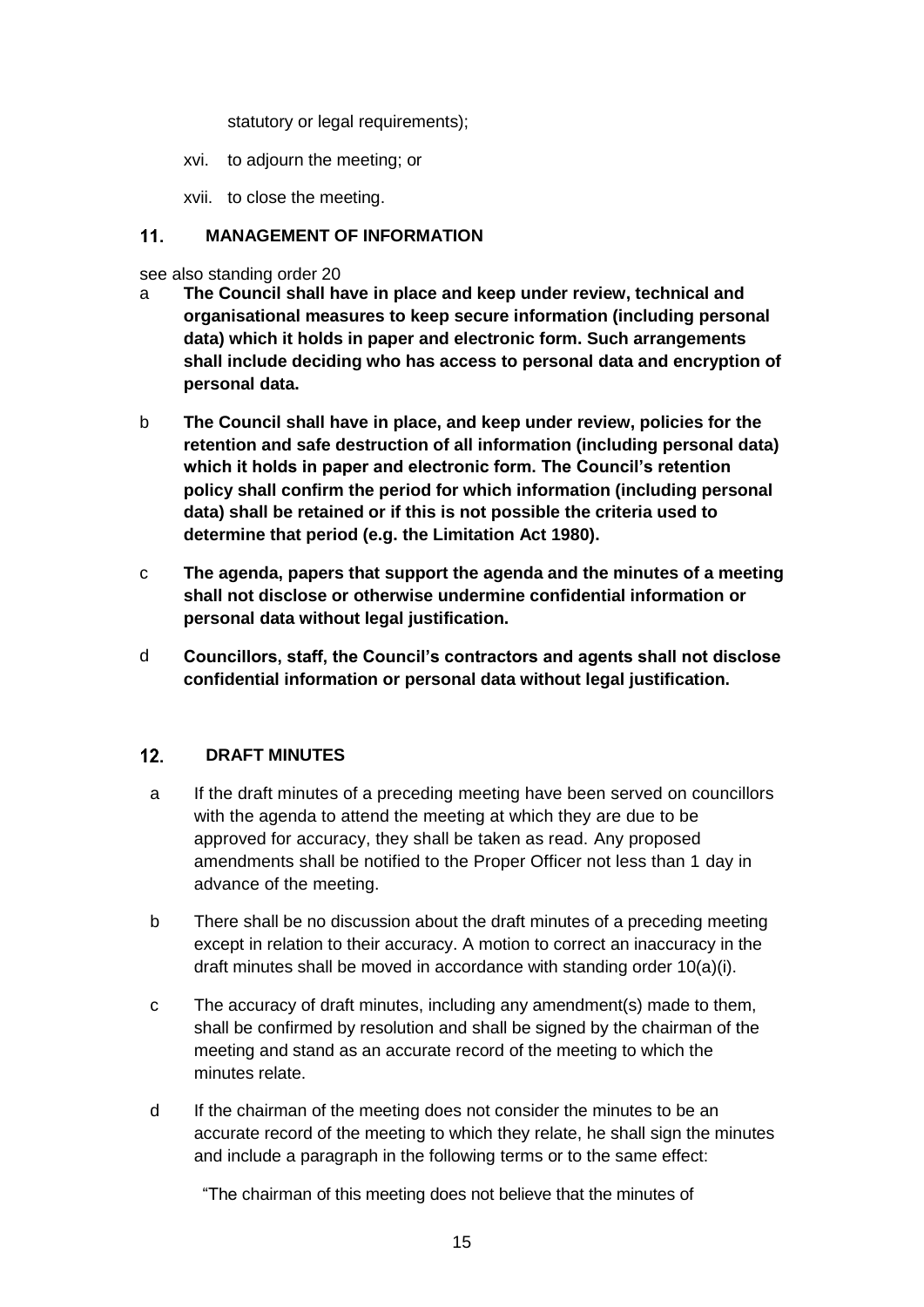the meeting of the ( ) held on [date] in respect of ( ) were a correct record but his view was not upheld by the meeting and the minutes are confirmed as an accurate record of the proceedings."

e Subject to the publication of draft minutes in accordance with standing order 20(a) and following a resolution which confirms the accuracy of the minutes of a meeting, the draft minutes of the meeting for which approved minutes exist shall be destroyed.

#### <span id="page-15-0"></span> $13.$ **CODE OF CONDUCT AND DISPENSATIONS**

*See also standing order 3(u).*

- a All councillors and non-councillors with voting rights shall observe the code of conduct adopted by the Council.
- b Unless he has been granted a dispensation, a councillor or non-councillor with voting rights shall withdraw from a meeting when it is considering a matter in which he has a *disclosable pecuniary interest*. He may return to the meeting after it has considered the matter in which he had the interest.
- c Unless he has been granted a dispensation, a councillor or non-councillor with voting rights may make a representation on the item but will not be permitted to participate in any discussion or vote taken on the matter. He shall withdraw from a meeting when it is considering a matter in which he has *an other relevant interest (as detailed in 9.2 of the Council's Code of Conduct) once the representation has been made*. He may return to the meeting after it has considered the matter in which he had the interest.
- d **Dispensation requests shall be in writing and submitted to the Proper Officer** as soon as possible before the meeting, or failing that, at the start of the meeting for which the dispensation is required.
- e A decision as to whether to grant a dispensation shall be made by the Proper Officer and that decision is final.
- f A dispensation request shall confirm:
	- i. the description and the nature of the disclosable pecuniary interest or other interest to which the request for the dispensation relates;
	- ii. whether the dispensation is required to participate at a meeting in a discussion only or a discussion and a vote;
	- iii. the date of the meeting or the period (not exceeding four years) for which the dispensation is sought; and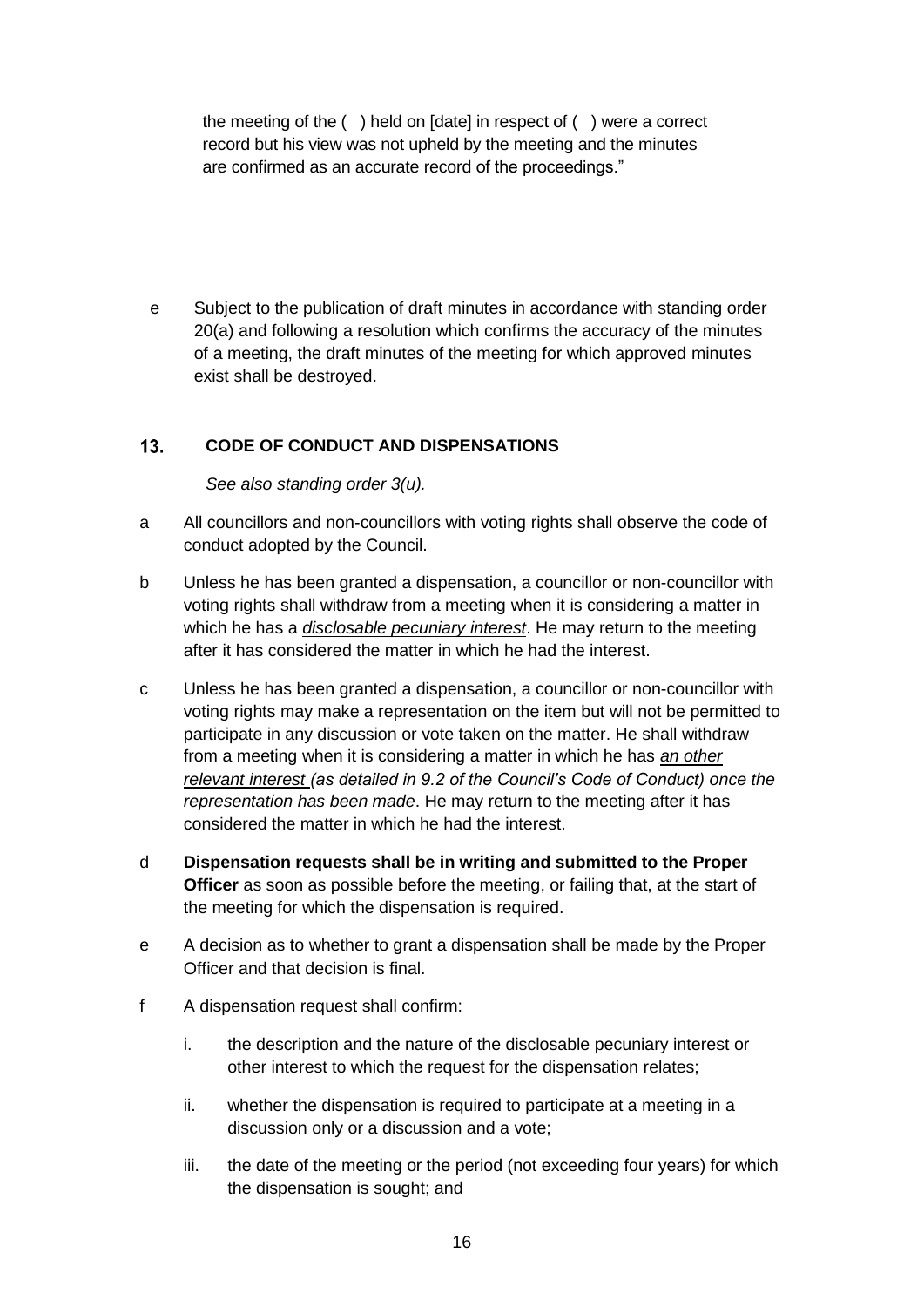- iv. an explanation as to why the dispensation is sought.
- g Subject to standing orders 13(d) and (f), a dispensation request shall be considered at the start of the meeting for which the dispensation is required.
- **h A dispensation may be granted in accordance with standing order 13(e) if having regard to all relevant circumstances any of the following apply:**
	- **i. without the dispensation the number of persons prohibited from participating in the particular business would be so great a proportion of the meeting transacting the business as to impede the transaction of the business;**
	- **ii. granting the dispensation is in the interests of persons living in the Council's area; or**
	- **iii. it is otherwise appropriate to grant a dispensation.**

#### <span id="page-16-0"></span> $14.$ **CODE OF CONDUCT COMPLAINTS**

- a Upon notification by the County Council that it is dealing with a complaint that a councillor or non-councillor with voting rights has breached the Council's code of conduct, the Proper Officer shall, subject to standing order 11, report this to the Council.
- b Where the notification in standing order 14(a) relates to a complaint made by the Proper Officer, the Proper Officer shall notify the Chairman of Council of this fact, and the Chairman shall nominate another staff member to assume the duties of the Proper Officer in relation to the complaint until it has been determined and the Council has agreed what action, if any, to take in accordance with standing order 14(d).
- c The Council may:
	- i. provide information or evidence where such disclosure is necessary to investigate the complaint or is a legal requirement;
	- ii. seek information relevant to the complaint from the person or body with statutory responsibility for investigation of the matter;
- d **Upon notification by the County Council that a councillor or noncouncillor with voting rights has breached the Council's code of conduct, the Council shall consider what, if any, action to take against him. Such action excludes disqualification or suspension from office.**

#### <span id="page-16-1"></span> $15.$ **PROPER OFFICER**

a The Proper Officer shall be either (i) the clerk or (ii) other staff member(s) nominated by the Council to undertake the work of the Proper Officer when the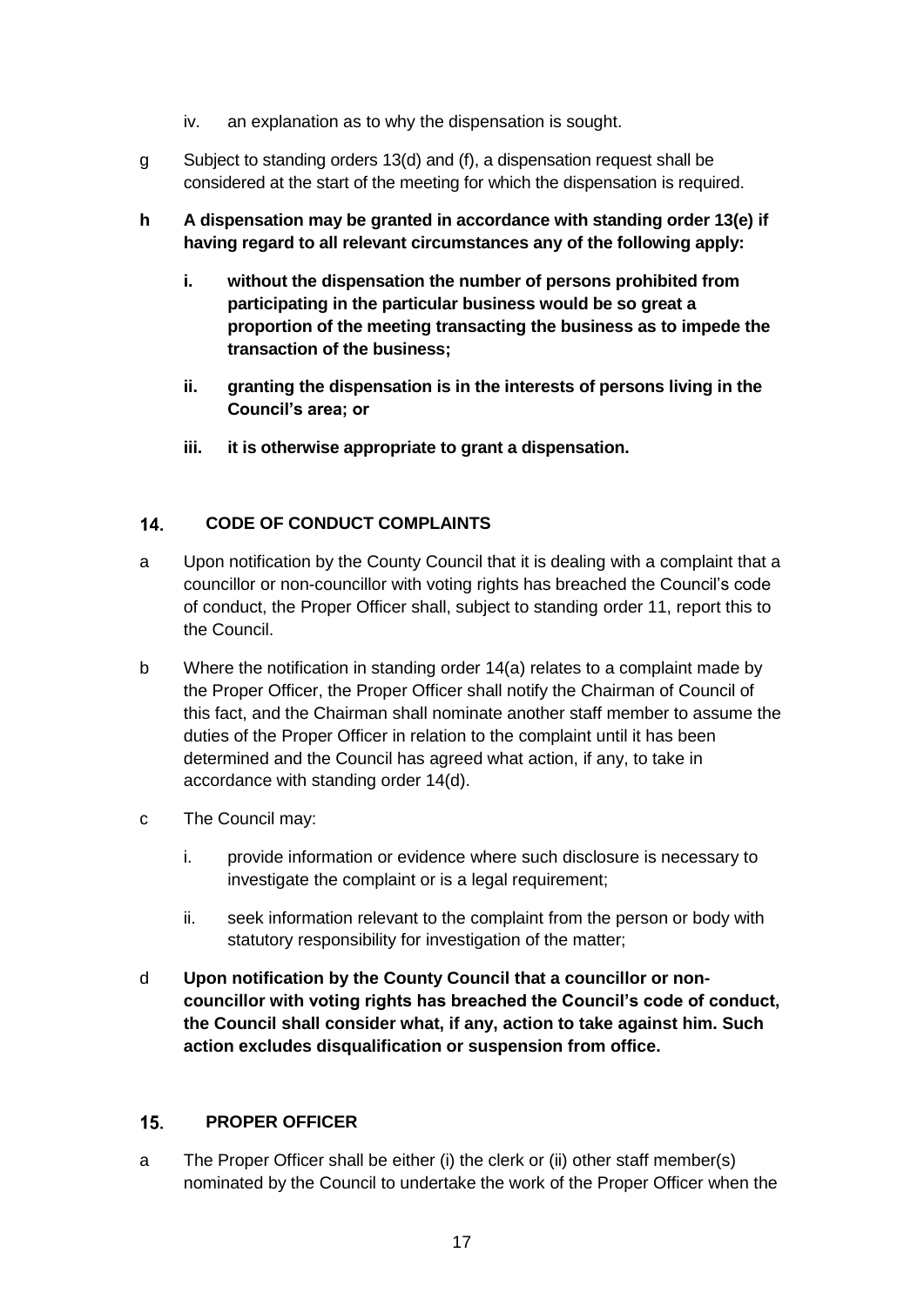Proper Officer is absent.

- b The Proper Officer shall:
	- i. **at least three clear days before a meeting of the council, a committee** or a sub-committee**,**
		- **serve on councillors by delivery or post at their residences or by email authenticated in such manner as the Proper Officer thinks fit, a signed summons confirming the time, place and the agenda (provided the councillor has consented to service by email), and**
		- **Provide, in a conspicuous place, public notice of the time, place and agenda (provided that the public notice with agenda of an extraordinary meeting of the Council convened by councillors is signed by them).**

*See standing order 3(b) for the meaning of clear days for a meeting of a council and standing order 3(c) for the meaning of clear days for a meeting of a committee;*

- ii. subject to standing order 9, include on the agenda all motions in the order received unless a councillor has given written notice at least 7 clear days before the meeting confirming his withdrawal of it;
- iii. **convene a meeting of the Council for the election of a new Chairman of the Council, occasioned by a casual vacancy in his office;**
- iv. **facilitate inspection of the minute book by local government electors;**
- v. **receive and retain copies of byelaws made by other local authorities;**
- vi. hold acceptance of office forms from councillors;
- vii. hold a copy of every councillor's register of interests;
- viii. assist with responding to requests made under freedom of information legislation and rights exercisable under data protection legislation, in accordance with the Council's relevant policies and procedures;
- ix. receive and send general correspondence and notices on behalf of the Council except where there is a resolution to the contrary;
- x. assist in the organisation of, storage of, access to, security of and destruction of information held by the Council in paper and electronic form subject to the requirements of data protection and freedom of information legislation and other legitimate requirements (e.g. the Limitation Act 1980);
- xi. arrange for legal deeds to be executed; (*see also standing order 23);*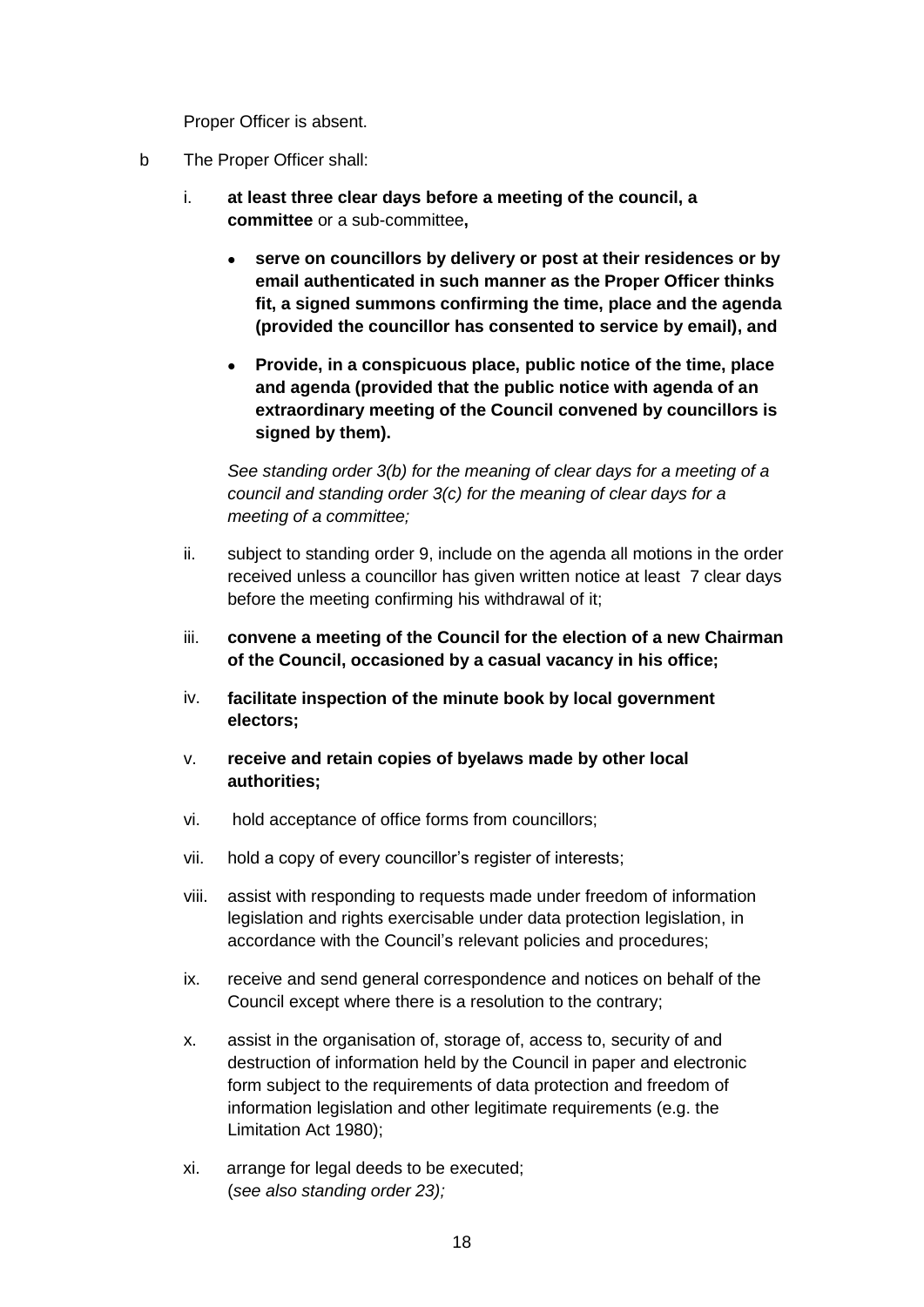- xii. record every planning application notified to the Council and the Council's response to the local planning authority in an electronic list for such purpose;
- xiii. refer a planning application received by the Council to the Chairman or in his absence the Vice-Chairman within two working days of receipt to facilitate an extraordinary meeting if the nature of a planning application requires consideration before the next ordinary meeting of the Committee;
- xiv. manage access to information about the Council via the publication scheme; and

#### <span id="page-18-0"></span>**RESPONSIBLE FINANCIAL OFFICER**   $16.$

a The Council shall appoint appropriate staff member(s) to undertake the work of the Responsible Financial Officer when the Responsible Financial Officer is absent.

#### <span id="page-18-1"></span> $17<sup>7</sup>$ **ACCOUNTS AND ACCOUNTING STATEMENTS**

- a "Proper practices" in standing orders refer to the most recent version of "Governance and Accountability for Local Councils – a Practitioners' Guide".
- b All payments by the Council shall be authorised, approved and paid in accordance with the law, proper practices and the Council's financial regulations.
- c The Responsible Financial Officer shall supply to each councillor a budgetery control report summarising the Council's income and expenditure for each month and the balances held at the end of the monthg. This statement should include a comparison with the budget for the financial year and highlight any actual or potential overspends.
- *d* The Council's statement of accounts will be prepared in accordance with proper accounting practices presenting fairly the council's annual position and income and expenditure for the year to the 31<sup>st</sup> March shall be presented to, and approved by the the Council by the end of June. (Local) *Replaces NALC model 17 d i and ii.*
- e The year-end accounting statements shall be prepared in accordance with proper practices and apply the form of accounts determined by the Council as income and expenditure for the year to 31 March. A completed draft annual governance and accountability return shall be presented to all councillors at least 14 days prior to anticipated approval by the Council. The annual governance and accountability return of the Council, which is subject to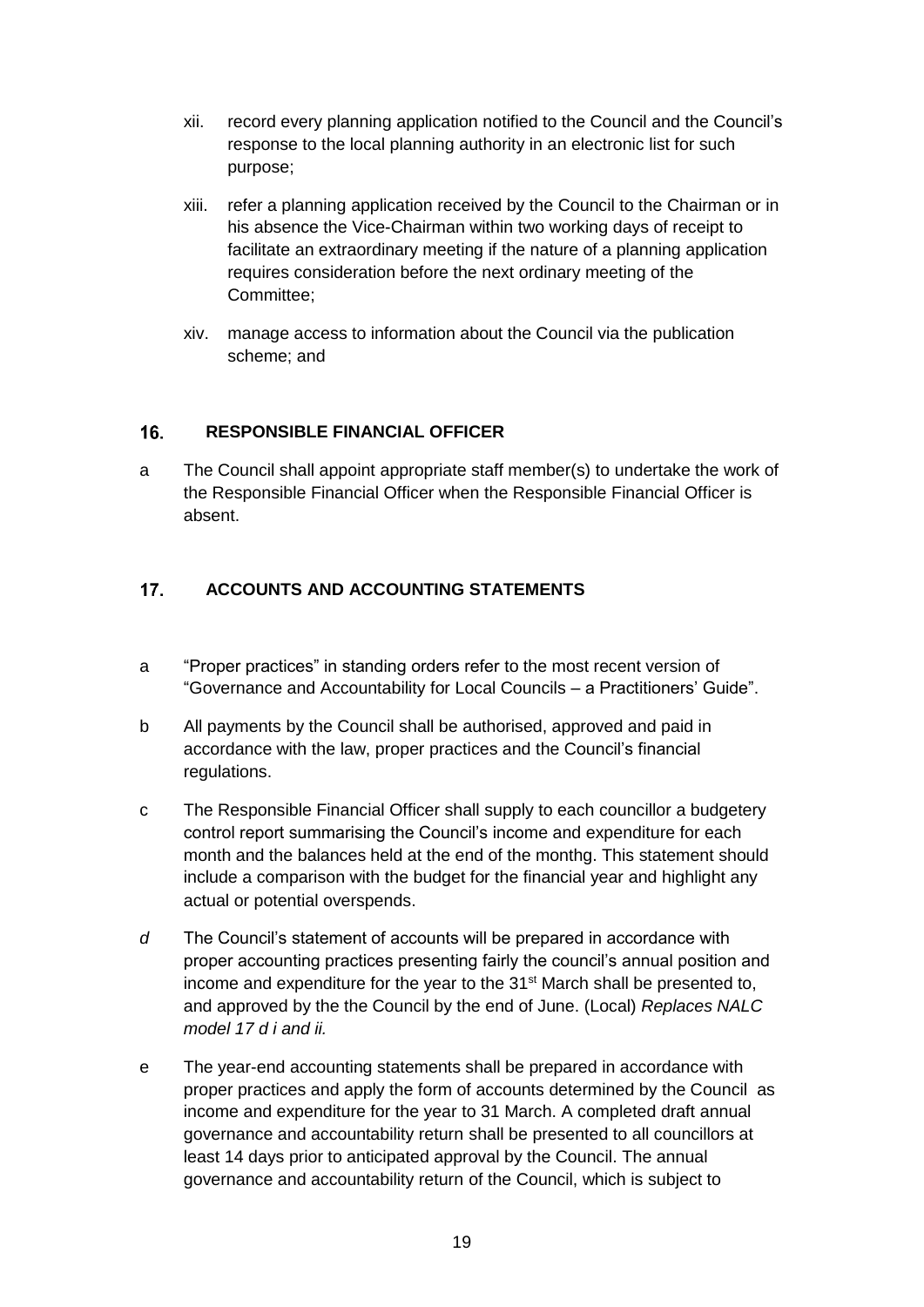external audit, including the annual governance statement, shall be presented to the Council for consideration and formal approval before 30 June.

f The Council will prepare written revenue and capital budgets for the coming financial year and approve these and set the annual precept at a meeting of the Council by the 31<sup>st</sup> January.

#### <span id="page-19-0"></span>18. **FINANCIAL CONTROLS AND PROCUREMENT**

- a. The Council shall consider and approve financial regulations drawn up by the Responsible Financial Officer, which shall include detailed arrangements in respect of the following:
	- i. the keeping of accounting records and systems of internal controls;
	- ii. the assessment and management of financial risks faced by the Council;
	- iii. the work of the independent internal auditor in accordance with proper practices and the receipt of regular reports from the internal auditor, which shall be required at least annually;
	- iv. the inspection and copying by councillors and local electors of the Council's accounts and/or orders of payments; and
	- v. whether contracts with an estimated value below **£25,000** due to special circumstances are exempt from a tendering process or procurement exercise.
- b. Financial regulations shall be reviewed regularly and at least annually for fitness of purpose.
- c. **A public contract regulated by the Public Contracts Regulations 2015 with an estimated value in excess of £25,000 but less than the relevant thresholds in standing order 18(f) is subject to the "light touch" arrangements under Regulations 109-114 of the Public Contracts Regulations 2015 unless it proposes to use an existing list of approved suppliers (framework agreement).**
- d. Subject to additional requirements in the financial regulations of the Council, the tender process for contracts for the supply of goods, materials, services or the execution of works shall include, as a minimum, the following steps:
	- i. a specification for the goods, materials, services or the execution of works shall be drawn up;
	- ii. an invitation to tender shall be drawn up to confirm (i) the Council's specification (ii) the time, date and address for the submission of tenders (iii) the date of the Council's written response to the tender and (iv) the prohibition on prospective contractors contacting councillors or staff to encourage or support their tender outside the prescribed process;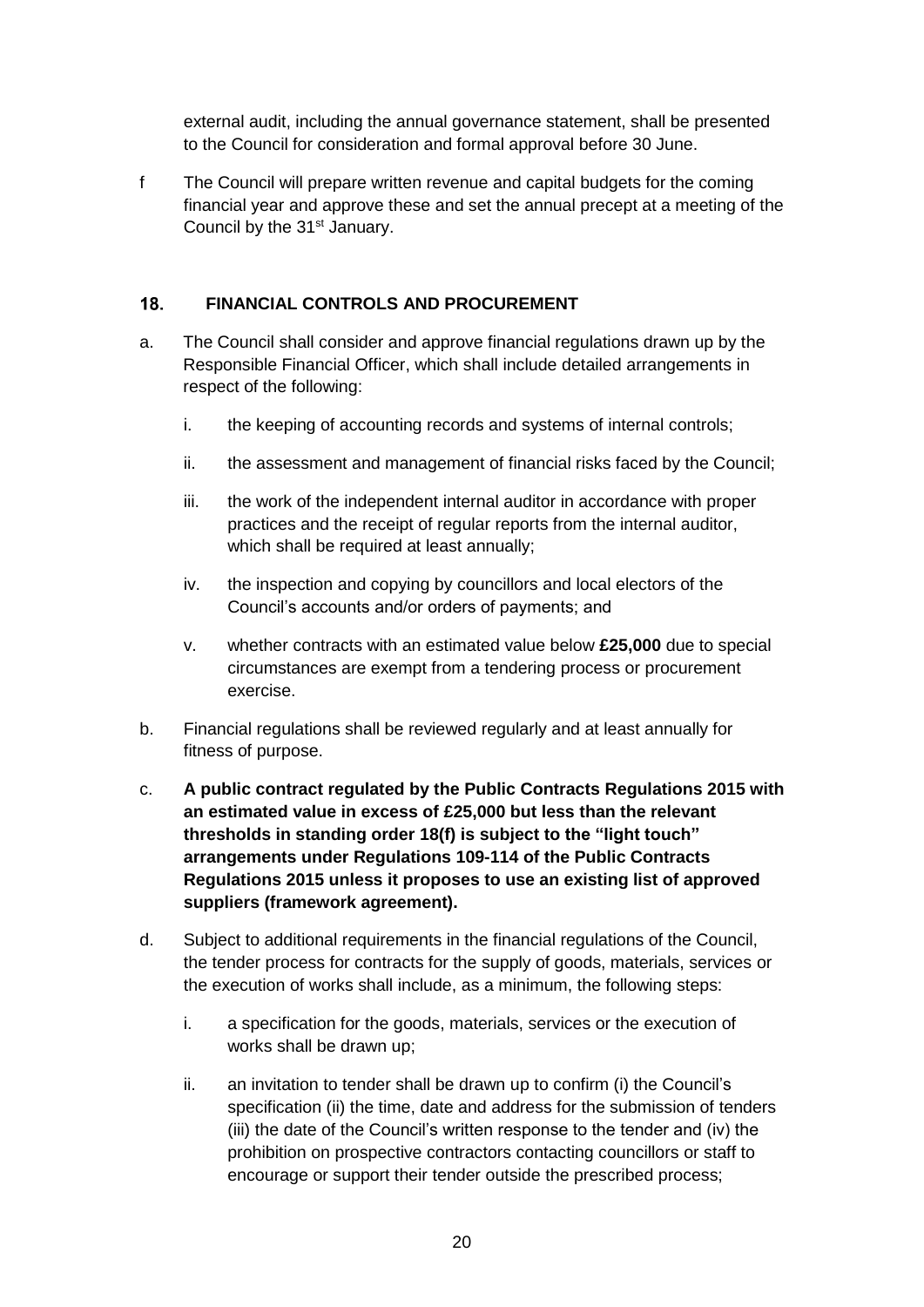- iii. the invitation to tender shall be advertised in a local newspaper and in any other manner that is appropriate;
- iv. tenders are to be submitted in writing in a sealed marked envelope addressed to the Proper Officer;
- v. tenders shall be opened by the Proper Officer in the presence of at least one councillor after the deadline for submission of tenders has passed;
- vi. tenders are to be reported to and considered by the appropriate meeting of the Council or a committee or sub-committee with delegated responsibility.
- e. Neither the Council, nor a committee or a sub-committee with delegated responsibility for considering tenders, is bound to accept the lowest value tender.
	- f. **Where the value of a contract is likely to exceed the threshold specified by the Office of Government Commerce from time to time, the Council must consider whether the Public Contracts Regulations 2015 or the Utilities Contracts Regulations 2016 apply to the contract and, if either of those Regulations apply, the Council must comply with procurement rules. NALC's procurement guidance contains further details.**

g. **.**

#### <span id="page-20-0"></span> $19.$ **HANDLING STAFF MATTERS**

- a A matter personal to a member of staff that is being considered by a meeting of Council or a committee or a sub-committee is subject to standing order 11.
- b Matters pertaining to staff will be dealt with under relevant Council policies as appropriate to the matter under consideration.
- c Any persons responsible for all or part of the management of staff shall treat as confidential the written records of all meetings relating to their performance, capabilities, grievance or disciplinary matters.
- d In accordance with standing order 11(a), persons with line management responsibilities shall have access to staff records referred to in standing order 19(c).

#### <span id="page-20-1"></span> $20.$ **RESPONSIBILITIES TO PROVIDE INFORMATION**

*See also standing order 21.*

a **In accordance with freedom of information legislation, the Council shall publish information in accordance with its publication scheme and respond to requests for information held by the Council.**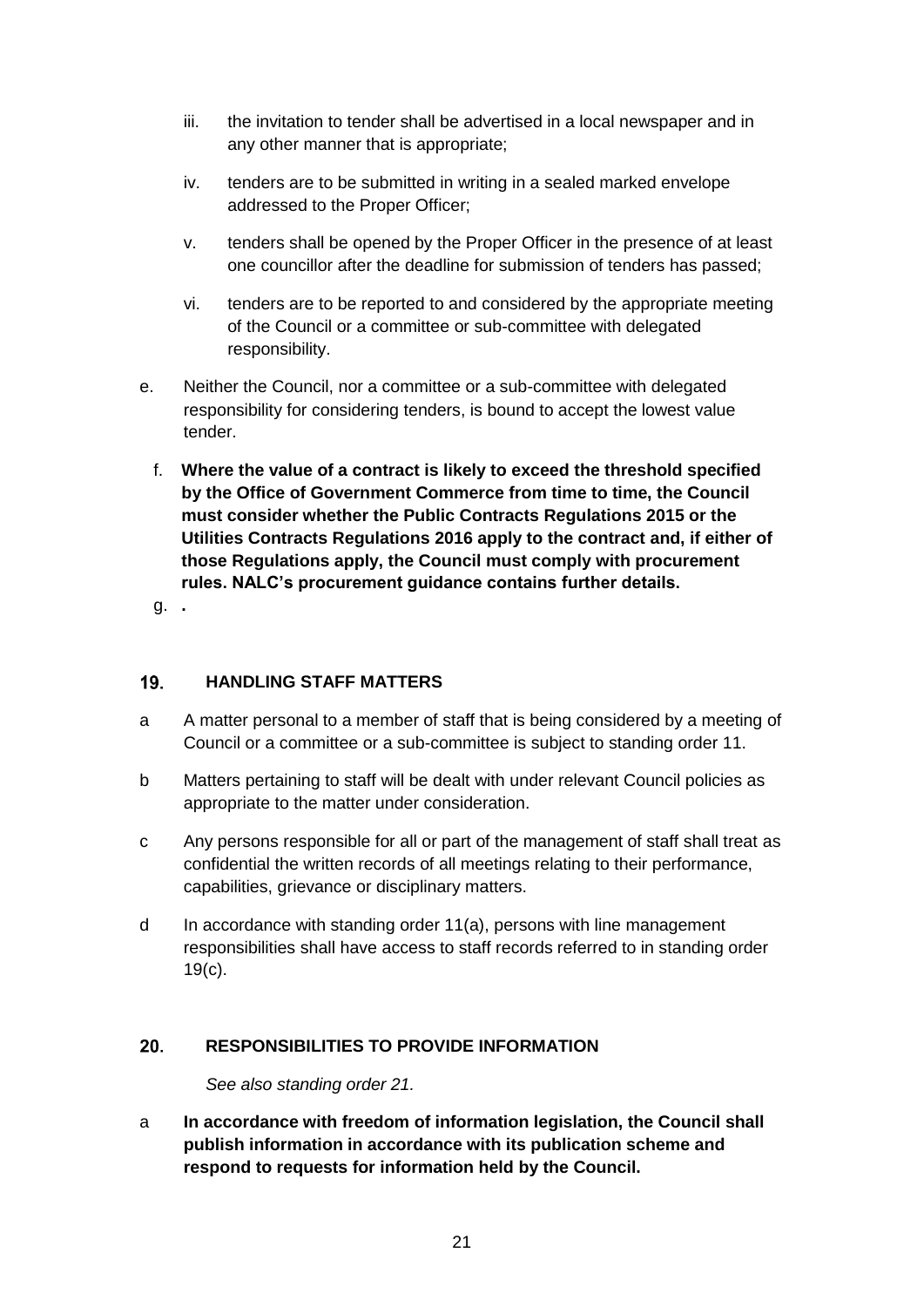- b. **The Council, shall publish information in accordance with the requirements of the Local Government (Transparency Requirements) (England) Regulations 2015**.
- <span id="page-21-0"></span> $21.$ **RESPONSIBILITIES UNDER DATA PROTECTION LEGISLATION**  (Below is not an exclusive list).

*See also standing order 11.*

- a The Council may appoint a Data Protection Officer.
- b **The Council shall have policies and procedures in place to respond to an individual exercising statutory rights concerning his personal data.**
- c **The Council shall have a written policy in place for responding to and managing a personal data breach.**
- d **The Council shall keep a record of all personal data breaches comprising the facts relating to the personal data breach, its effects and the remedial action taken.**
- e **The Council shall ensure that information communicated in its privacy notice(s) is in an easily accessible and available form and kept up to date.**
- f **The Council shall maintain a written record of its processing activities.**

#### <span id="page-21-1"></span> $22.$ **RELATIONS WITH THE PRESS/MEDIA**

a Requests from the press or other media for an oral or written comment or statement from the Council, its councillors or staff shall be handled in accordance with the Council's policy in respect of dealing with the press and/or other media.

#### <span id="page-21-2"></span>23. **EXECUTION AND SEALING OF LEGAL DEEDS**

*See also standing orders 15(b)(xii).*

- a A legal deed shall not be executed on behalf of the Council unless authorised by a resolution.
- b **Subject to standing order 23(a), any two councillors may sign, on behalf of the Council, any deed required by law and the Proper Officer shall witness their signatures.**
- c A register of such signed deeds shall be kept by the Proper Officer to include details of the signatures of councillors.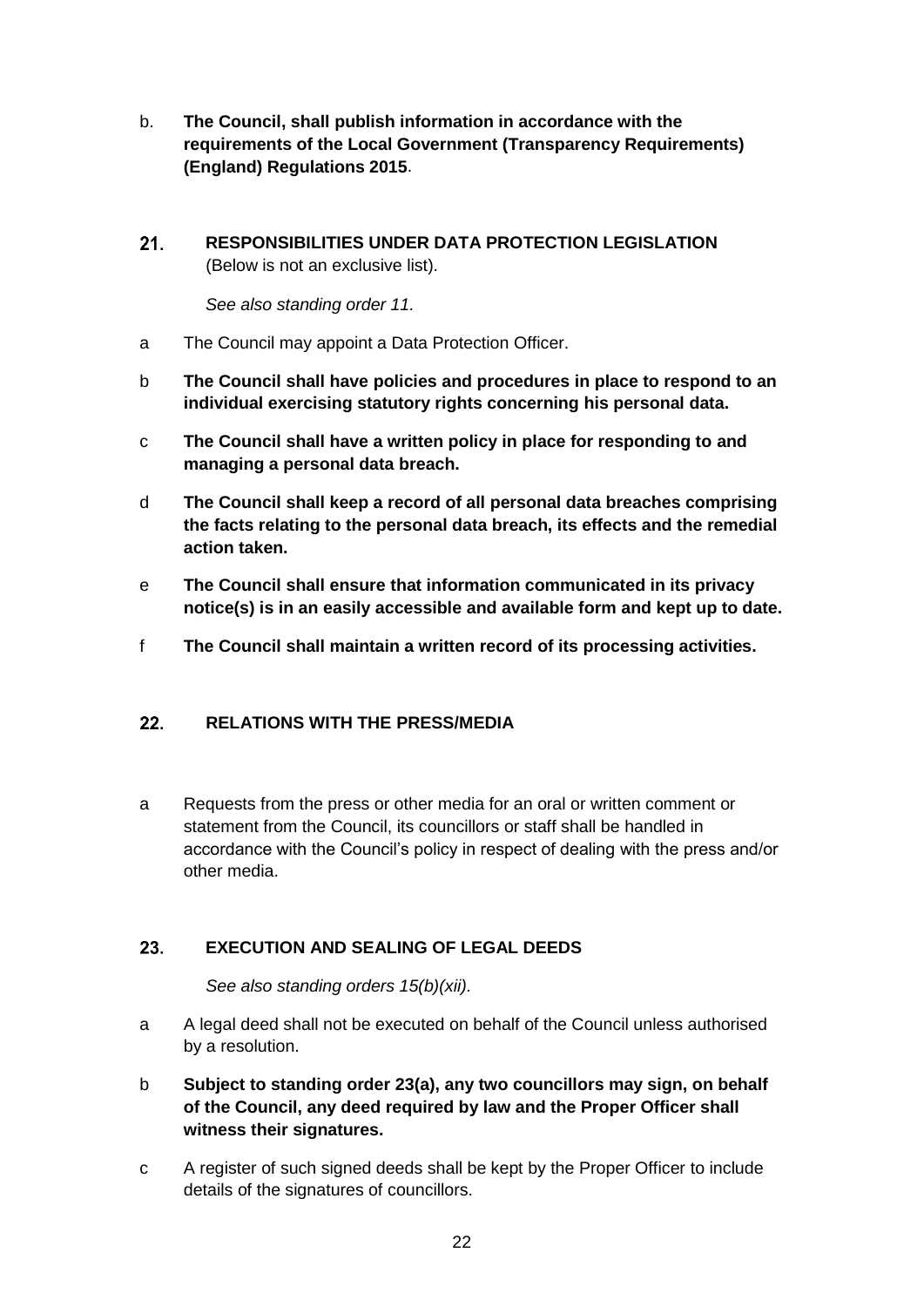## <span id="page-22-0"></span>24. **COMMUNICATING WITH DISTRICT AND COUNTY OR UNITARY COUNCILLORS**

- a An invitation to attend a meeting of the Council shall be sent, together with the agenda, to the ward councillor(s) of the County Council representing the area of the Horden Parish Council.
- b Unless the Council determines otherwise, a copy of each letter sent to the County Council shall be sent to the ward councillor(s) representing the area of the Council.
- c The Council will send copies of agendas and papers to Durham County Council upon request. (Local)
- d The Council will inform local County Councillors of any local views or information relating to their responsibilities.

#### <span id="page-22-1"></span>25. **RESTRICTIONS ON COUNCILLOR ACTIVITIES**

- a. Unless duly authorised no councillor shall:
	- i. inspect any land and/or premises which the Council has a right or duty to inspect; or
	- ii. issue orders, instructions or directions.

#### <span id="page-22-2"></span> $26.$ **STANDING ORDERS GENERALLY**

- a All or part of a standing order, except one that incorporates mandatory statutory or legal requirements, may be suspended by resolution in relation to the consideration of an item on the agenda for a meeting.
- b A motion to add to or vary or revoke one or more of the Council's standing orders, except one that incorporates mandatory statutory or legal requirements, shall be proposed by a special motion, the written notice by at least 3 councillors to be given to the Proper Officer in accordance with standing order 9. Or prepared by the Proper Officer following regular review.
- c Once a motion to add to or vary or revoke one or more of the Council's standing orders is proposed and seconded, it will remain on the table without debate until the next meeting of Council.
- d The Proper Officer shall provide a copy of the Council's standing orders to a councillor upon delivery of his declarationof acceptance of office.
- e The decision of the chairman of a meeting as to the application of standing orders at the meeting shall be final.